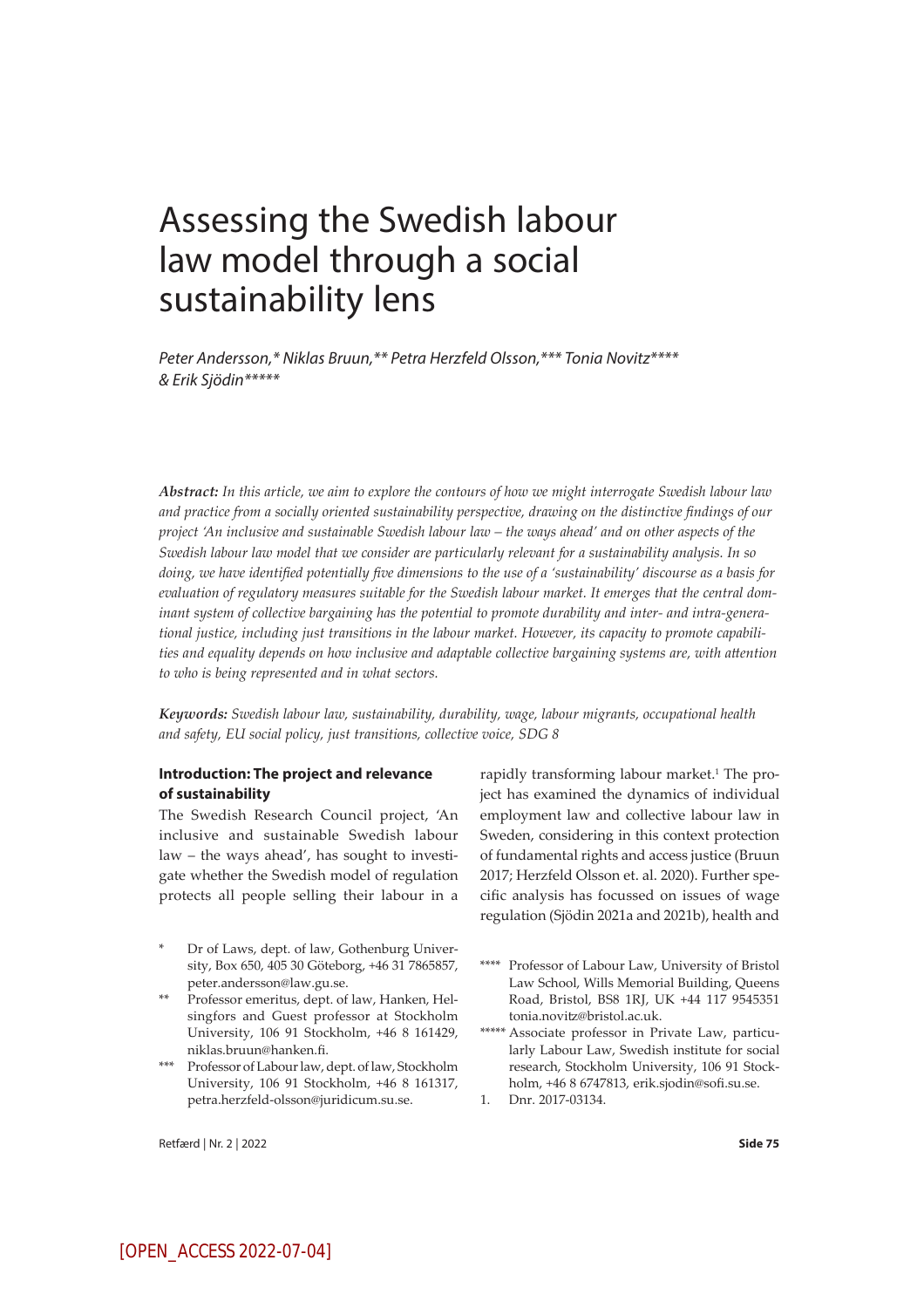safety (Andersson 2021; Andersson and Novitz 2021, 2022), and migrant labour (Herzfeld Olsson 2019a, 2020a, 2020b, 2022). Inclusivity has been a key focus of our attention, reflecting on the ability of existing regulation, through collective agreements and labour laws, to protect the most vulnerable participants in the labour market. Another vital element of the project (as indicated by its title) is the question whether the model is sustainable, given these labour market transformations, and this is our focus in this article. The discussion here is based both on findings from the project published elsewhere and other aspects of the Swedish labour law model that we consider are particularly relevant for a sustainability analysis.

When considering the issue of 'sustainability', we are aware that we are not presenting a clear-cut simple research question. After all, what is meant by the term 'sustainable' has been fiercely contested over decades (Pieraccini and Novitz 2020:10). Instead, we aim to explore the contours of how we might interrogate Swedish labour law and practice from a socially oriented sustainability perspective, drawing on the distinctive findings of our project. In so doing, we have identified potentially five dimensions to the use of a 'sustainability' discourse as a basis for evaluation of regulatory measures suitable for the Swedish labour market.

The first is an overarching view of 'sustainability' as a synonym for 'durability', which is perhaps the most common use of the term. In other words, we are asking whether current Swedish labour law and practice can continue in its present forms and what modifications would seem to be acceptable, given what we know about contemporary challenges. This is a vital question, and our starting point, but perhaps does not reflect the normative richness of a 'sustainability' discourse as it has emerged on the world stage. A further four dimensions arguably offer an insight into the conditions for sustainability, although we accept that, in respect of each, this question of durability also remains pertinent.

The second dimension investigated here concerns whether Swedish labour law meets the present and future needs of workers, or (in other words) serves both intra- and inter-generational justice (World Commission on Environment and Development 1986, also known as the 'Brundtland Report'). This is the other longestablished connotation of sustainability that deserves attention as a discrete issue. Linked to this desire to balance the needs of present and future generations is the notion of 'just transitions' and the ways in which collective worker representation can play a role in the processes of change and adjustment. Effective trade union representation has, of course, been a distinctive feature of the so-called Swedish model, such that a sustainability-based analysis offers for our project an additional basis for defence of this facet of the Swedish model, although we appreciate the need to adjust and even widen the scope of collective worker representation in various ways to achieve meaningful engagement with debates over such transitions.

A third dimension is the holistic approach prompted by the connections made between the three 'pillars' of sustainability: economic, environmental and social. As labour lawyers, in this project our primary concern has been with what might be termed 'social sustainability'. Nevertheless, we also recognise the global expression of indivisibility of these three pillars in the United Nations (UN) General Assembly Resolution on the 2030 Agenda, which adopted seventeen inter-related Sustainable Development Goals (SDGs) (UN 2030 Agenda 2015). The synergies between SDG 8 which addresses 'decent work' and other SDGs (such as health or access to justice) have relevance to our assessment of Swedish labour market regulation in the project. However, we also appreciate that the SDGs offer potential for dilution of concern with labour-related issues and problems, steering preoccupations toward wider economic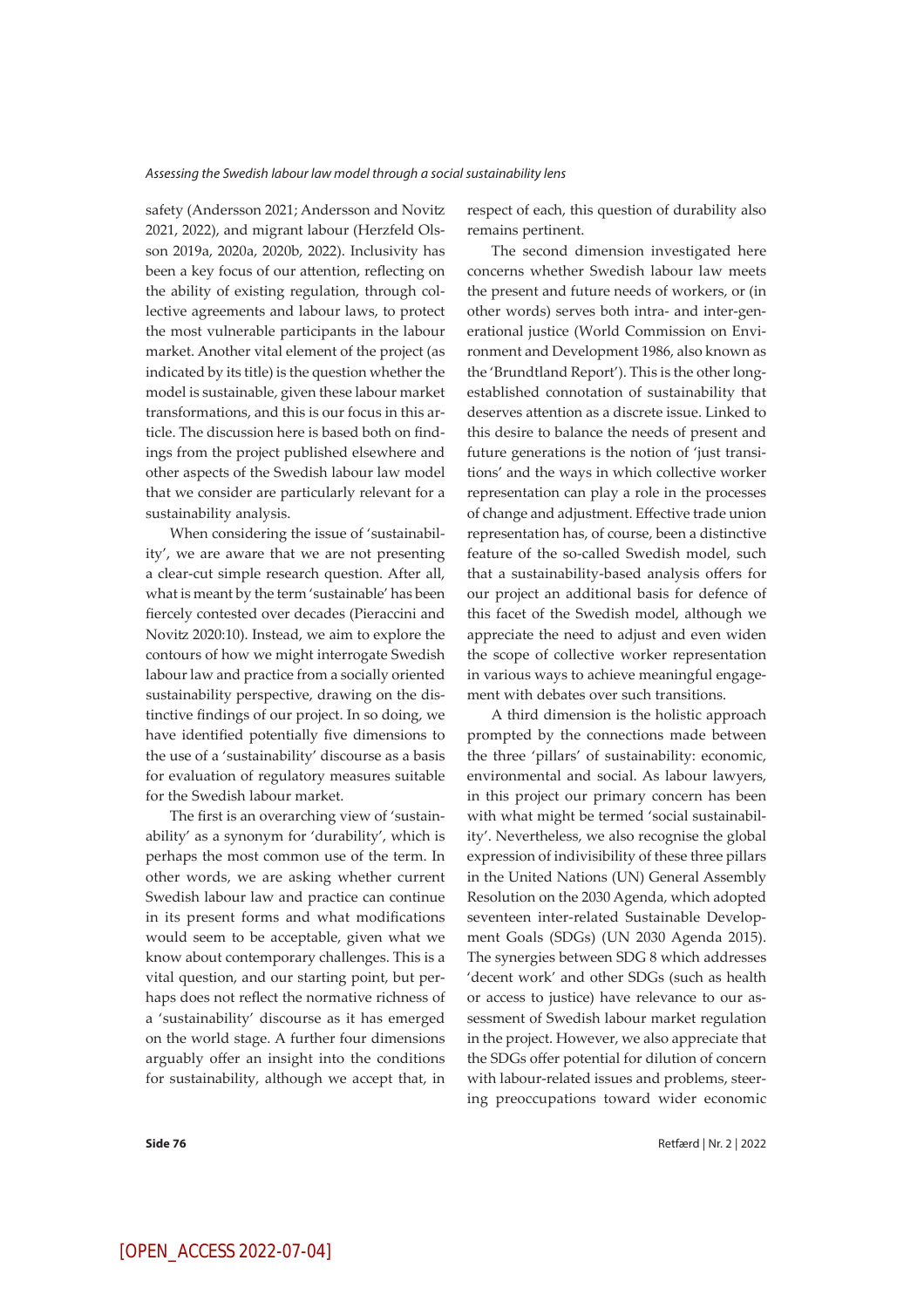frames. In this sense, long-standing preoccupations with the ways in which Swedish collective bargaining and other labour market regulation is economically, as well as socially and environmentally defensible becomes significant. This discussion raises also larger questions about the durability of twenty-first century forms of capitalism, which go beyond the scope of our project, but which we also raise as pertinent to potential future research endeavours in the field of Swedish labour regulation.

A fourth concern lies with the actors and the level at which sustainable policies are pursued. We note in this respect the engagement of the European Union (EU) with sustainable development, previously with reference to the idea of sustainable economic growth (COM(2010)2020). We observe the ways in which the von der Leyen Commission has extended the ambit of sustainability policies, proposing 'A Strong Social Europe for Just Transitions' (COM(2020)14), emerging as part of a new 'European Green Deal', which pursues environmental, technological and ethical changes (COM(2019)640). The connections of EU policymaking to Swedish labour law also need to be examined in this context. We observe the importance of enabling multi-level regulation, such that EU directives do not operate in ways that undermine effective Swedish bargaining which has long set minimum wages, but rather add protections compatible with the Swedish system. Otherwise, a clash of regulatory strategies could undermine the laudable objectives of recent EU social sustainability objectives.

Finally, we may wish, when analysing and critiquing global, regional and national labour market regulation, to refer back to the deeper normative foundations of sustainability. These arguably draw on understandings of capabilities and equality, offering a fifth dimension to understanding our project findings. They prompt us to reflect again on the importance of inclusivity in coverage of labour standards, whether set by the social partners or imple-

Retfærd | Nr. 2 | 2022 **Side 77**

mented through overarching Swedish, EU or even international law.

Our project findings are elaborated in greater detail in each part of this article, but at this point may helpfully be briefly articulated here. Crucially, our investigations have exposed the ongoing vulnerability of particular groups of workers who, for various reasons, lie outside the scope of trade union membership or collective bargaining. Despite Swedish legislative initiatives to address the worst forms of exploitation, these tend to concentrate on criminal or administrative penalties, rather than compensation for lost wages or abusive working conditions. Crafting appropriate regulatory strategies is difficult and, without recognition of the particularities of the Swedish model, EU intervention is not always helpful, as recent proposals regarding a directive for an adequate minimum wage have revealed (COM(2020)682). Indeed, some aspects of Swedish collective workplace representation remain an exemplar for other parts of the world, for example, in the context of risk assessment in the field of safety and health (Andersson and Novitz 2022). Further, we challenge assumptions that Swedish legislative reform is desirable to promote greater flexibility, unless this genuinely addresses those most vulnerable in temporary and other forms of employment. We therefore have found that crafting sustainable solutions for labour market transformations in Sweden should not entail abandoning what is valuable in the Swedish model, but rather considering how to ensure these features are enhanced.

## **1. Durability of the Swedish system of industrial relations and labour laws?**

Our project has primarily been concerned with the durability of the Swedish model of industrial relations and labour laws. We are considering whether that model needs to change to endure and, if so, what forms such changes can and should take. This links to the idea of 'sustainability', a term deployed frequently as an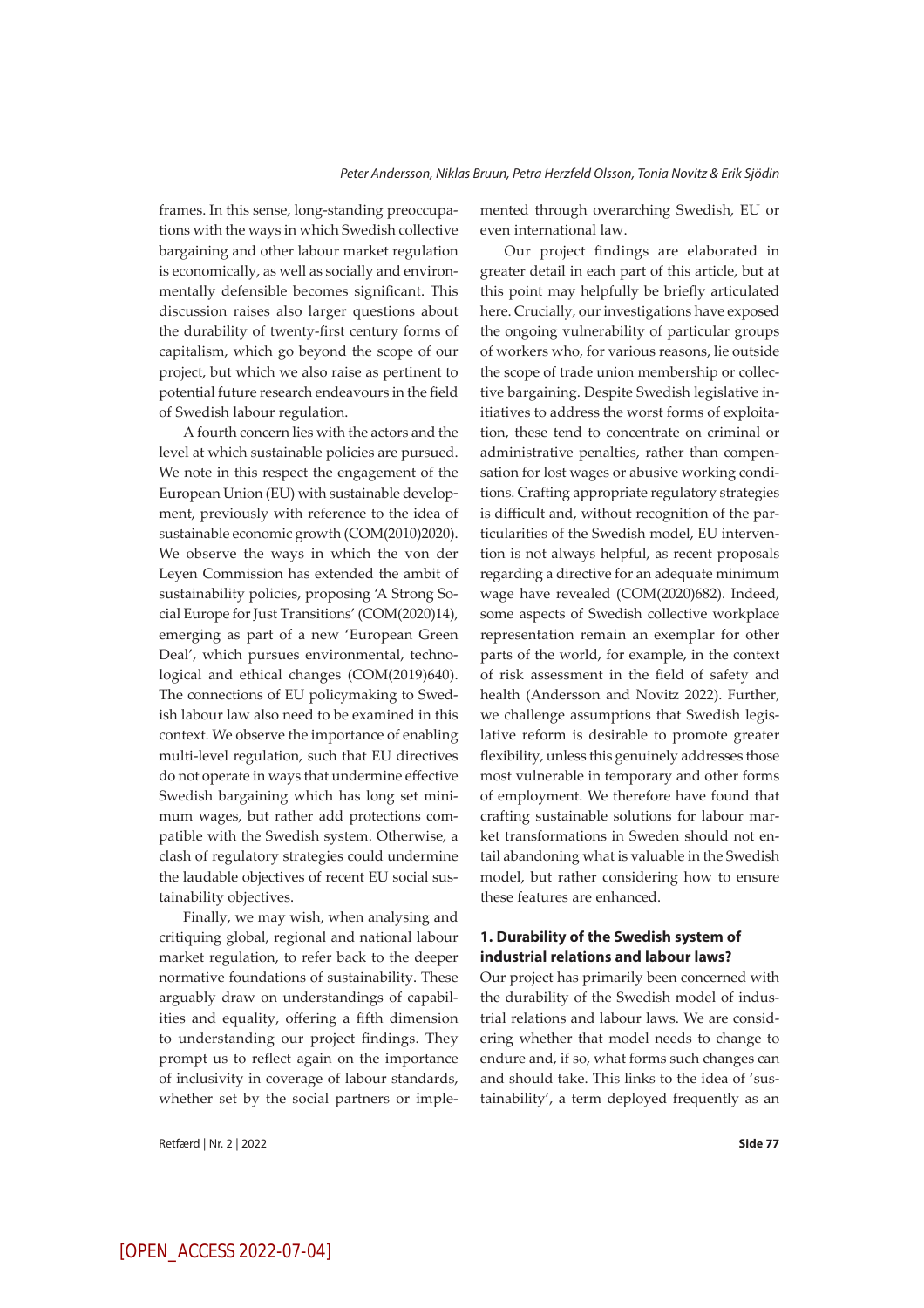adjective to indicate that a practice is workable in the longer term.

Durable does not mean static, but dynamic, flexible and thereby long-lasting. It follows that a sustainable system of labour law regulation can be expected to involve participatory processes, which can prompt 'social engagement and commitment to the conditions we seek to achieve and the means of their realization' (Novitz 2015:245). Collective bargaining is widely respected as a reflexive process of regulation, which is sensitive to the needs of both workers and employers (Gutierrez 2020; ILO WESO 2021). The dynamism and durability of the Swedish system may then be linked to the participation of trade unions in collective bargaining processes which lie at the heart of the Swedish model of industrial relations (Svensson 2014).

The success of the Swedish labour law model has built on the ability of trade unions and employer federations to organize workers and companies respectively. The high level of organization has provided considerable legitimacy for collective agreements. In collective agreements the social partners can adapt statutory terms and conditions of employment to the needs of a specific sector. The adaptability of collective agreements adds an element of durability (Malmberg 2010). The collective agreement also governs wages and to a large extent provides minimum wage protection.

Even if trade union density has declined from 85 per cent to about 69 per cent, collective agreement coverage remains very high at 90 per cent (Kjellberg 2020:90). This is explained by the extensive membership of employers in employers' organisations and the 100 per cent coverage of collective agreements in the public sector (Herzfeld Olsson et al 2020, Svensson 2014). In the private sector the coverage of collective agreements is between 83–85 percent (Medlingsinstitutet 2022). Here the size of the companies also plays an important role. Smaller companies are to a much lesser extent covered by collective agreements (Kjellberg 2020:91 et sec). It is important to keep in mind that half a million of employees are not covered by collective agreements and that the level of coverage is particularly low, in small companies (1–49 employees) in the service sector(Kjellberg 2020:90 et sec.). It is clear that for workers with a weak position in the labour market, who often work in the private low skilled service sector, the absence of a collective agreement can make it more difficult to negotiate a decent wage and other working conditions (Kjellberg 2020, Sjödin 2021a, Herzfeld Olsson 2020).

However, transformation of the content of collective agreements raises new questions (Calmfors et al 2019; Medlingsinstitutet 2021:240). There is a trend in collective agreements concluded towards decentralisation of terms and conditions for work, with these being more frequently determined at company and enterprise level, and becoming individualized since workers can be treated differently in significant ways due to work performance and similar factors (Medlingsinstitutet 2021; Malmberg 2010). For example, the majority of collective agreements do not indicate any specific wage for a prospective employee (Hellberg and Kjellström 2020). While this is mainly the case within the white collar and professional sectors, specified minimum wages are primarily concluded by LO unions and Unionen (the biggest private sector white-collar employees union) (Hellberg and Kjellström 2020). This trend offers opportunities to treat employees differently, which might result in relatively weakened working conditions for weak groups (elderly persons, female persons with small children, disabled employees, and immigrants). So far it seems that strong trade unions to a large extent have mitigated such negative effects of decentralisation (Svensson 2014:15). But if the trade union movement continues to lose members, the future outcome is uncertain.

Moreover, the legitimacy (and thereby durability) of any participatory process is likely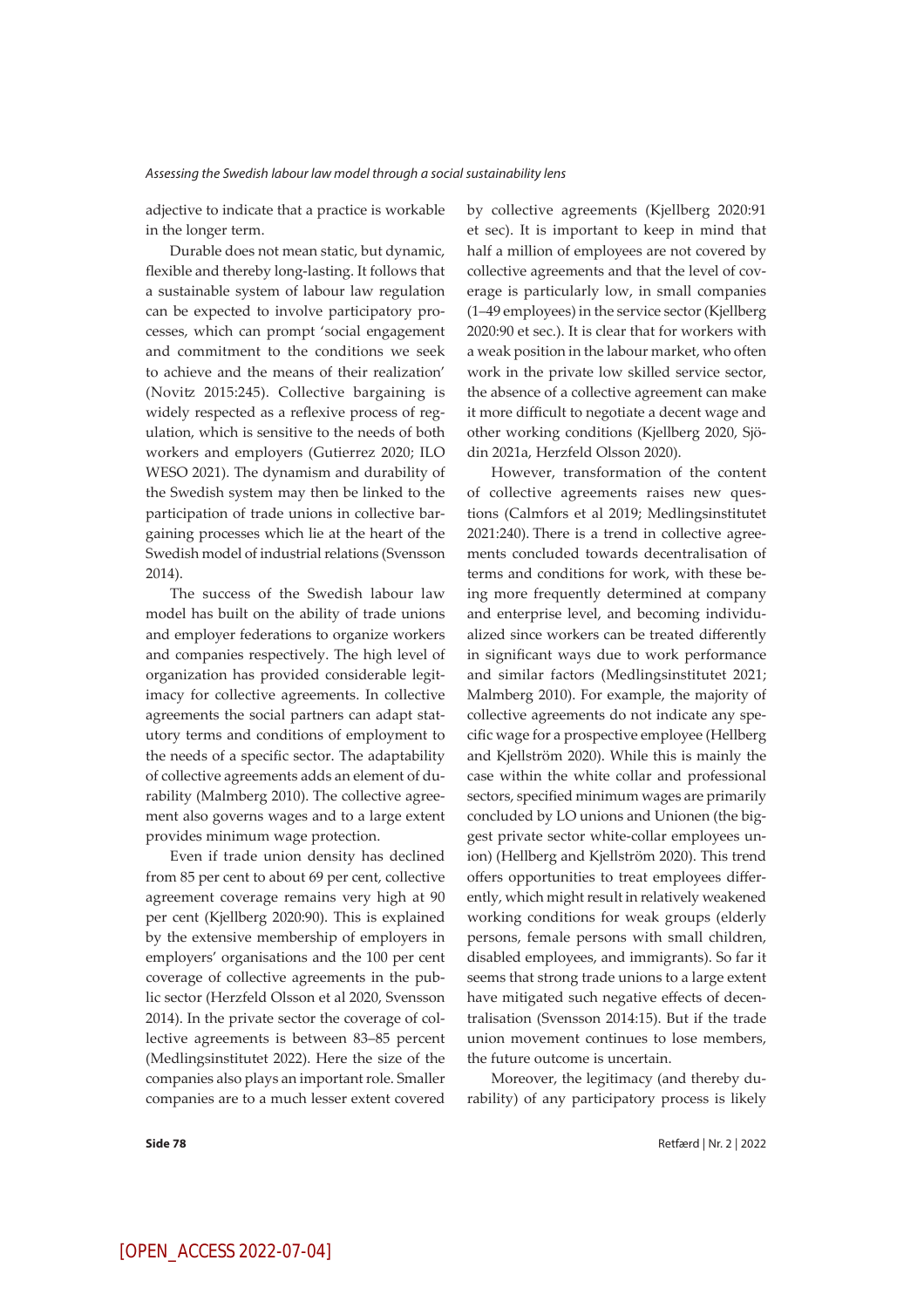to depend on a variety of factors, including the protection of fundamental human rights of those who are represented, such as their capacity to exercise free speech and thereby meaningfully engage in processes of deliberation (Habermas 1996). It may also depend on (as protection of human rights requires) inclusivity of representation and the means to enforce legal (and moral) claims.

When taking a closer look at the development of membership in Swedish trade unions, it is clear that trade union membership among foreign born workers has declined to a greater extent than among other workers (Kjellberg 2020:51–54). This may be explained by a number of factors that force us to question whether there is a real possibility for all workers in the Swedish labour market to 'meaningfully engage in processes of deliberation'. It may be that foreign born workers have experienced other models previously and must learn how the Swedish system works, so that they do not fully grasp the importance of trade union membership in the Swedish system. It may also be that they, to a greater extent than other workers, work in sectors or parts of sectors where employers do not value trade union membership and discourage collective bargaining. It is clear that the role of migration law plays a role in this regard, as tied visas can increase workers' dependence on employers and work (Herzfeld Olsson 2020a and 2022). But also other factors, such as non-recognition of skills, language deficits, and discrimination, may push foreign born workers into vulnerable employment where trade union membership and collective representation is weak (Herzfeld Olsson 2020a; Government Offices 2021a:67).

Trade unions' efforts in this regard have been insufficient. One explanation is that it has been difficult to adopt a suitable solidarity and inclusion strategy, as migrant workers are so heterogenous that the legal conditions for their stay in Sweden differs (Neergaard and Woolfson 2017). Some migrant workers have

Retfærd | Nr. 2 | 2022 **Side 79**

temporary residence permits on the basis of work and others on the basis of asylum, others are EU-based migrants not in need of residence permits, and others simply lack the necessary permits to stay and work in Sweden or are asylum seekers (for a description of some of the categories see The Swedish National Audit Office 2020:16–17). The lack of success in this regard has resulted in a suspicious attitude towards migrants among blue collar trade unions as they may 'suffer detriment organisationally from migration' (Neergaard and Woolfson 2017:212). At the same time, research indicates that the LO has largely sought the active unionisation of migrant workers and seems set to continue on this path, although this is fairly low in its list of current priorities (Neergaard and Woolfson 2017:214). It may be as a result of this strategy that the relative high decrease of trade union membership among migrant workers seems to have halted (Kjellberg 2022:129). The specific institutional support created by Swedish Municipal Workers' Union in relation to Thai berry pickers however led to improvement for many with regard to working conditions, but no willingness from the workers to become members of the trade union (Herzfeld Olsson 2018). The latter case illustrates the challenges for the trade union movement with regard to workers on temporary contracts and temporary work permits.

The membership aspect, for both nationals and foreign-born workers, is of course crucial in cases where no collective agreement applies to the workplace, but is also significant when a collective agreement does apply, as membership has implications for access to the rights provided for in the collective agreements, which we have discussed and illustrated within the project. Very important is the fact that the monitoring of compliance and enforcement of labour laws, collective agreements and employment contracts is the responsibility of trade unions. This monitoring has for a long time been deemed to provide sufficient protection from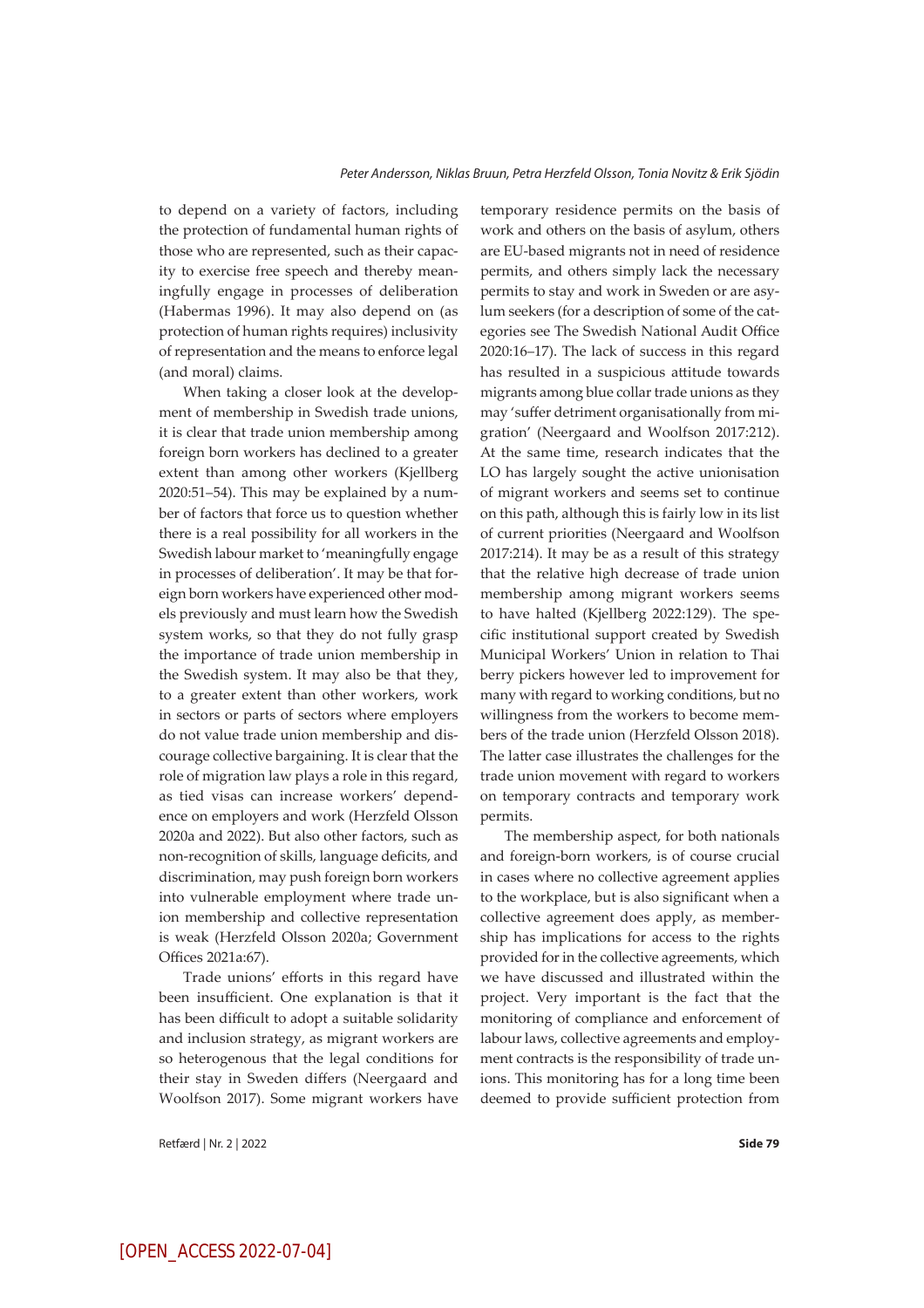exploitation of workers. Membership plays a crucial role for such effective monitoring. Swedish trade unions in principle only represent their members (Sjödin 2020a; Herzfeld Olsson 2020a).

Also, even if coverage by collective agreement has remained high, there are increasing reports of non-compliance (Sjödin 2020a). This may be an additional effect of the decline of trade union density. The monitoring of implementation of collective agreements is constructed on the basis of local trade union ombudsmen and local representation. A consequence of the decline in trade union density is the growing number of workplaces without such local representation. This means that the foundation necessary for the model is missing (ETUI Workplace Representation; Kjellberg 2021:111–114). In relation to the largest Swedish trade union Unionen, which organises white collar workers in the private sector, only approximately 52 per cent of the members are represented locally by their trade union (Kjellberg 2021:113). On top of that, the share of trade union members among white collar workers that are active as trade union representatives at workplaces has declined from 13 per cent to eight per cent (Kjellberg 2021:114). This means that the burden on those that do engage may be heavier. Together, this has negative impacts on trade union democracy and may impair recruitment and trade union strength and lead to a negative spiral (Kjellberg 2021:114). It can therefore be assumed that the ombudsmen are missing at workplaces where they are the most needed (Sjödin 2020), which could also have implications for enforcement of health and safety standards under the Swedish Work Environment Act, which is discussed further in Part 2 below.

Further, in our project, we have considered the scope for legal intervention to assist third country national labour migrants and foreign born workers who currently lie outside the established collective bargaining structures (Herzfeld Olsson 2020a). A shortcoming with the measures adopted by the state in this regard

is that they do not address the vulnerability of migrant workers. Instead of protecting the workers, the measures taken tend to protect the principle of regulated migration (Herzfeld Olsson 2020a:669). One unexpected and not much discussed response to this development has occurred in criminal law. A new crime 'human exploitation' was introduced in the Swedish penal code in 2018. The crime concerns the very bottom end of the labour market and the prerequisites for criminal liability are set very high. Still, after three years, only one employer has been convicted of the crime of human exploitation in work (Högsta domstolen (The Swedish Supreme Court) judgment delivered 15 February 2022, in case 1771-21).

Whether this crime will deter abusive practices in the labour market is uncertain. At the lower end of the labour market, compliance with rules, also those with criminal sanctions such as tax law, is taken lightly. Criminal sanctions focus on the perpetrator, in this case the employer or a manager. It is however not evident how a criminal sanction will help the situation of the worker. The potential victims of this crime are people that lack other options and will likely often be those without the right to stay in Sweden and with little knowledge of the labour market. As workers, they will at the same time be covered by labour law. Private law claims based on labour law do not have an obvious place within the criminal procedure. Other rules of procedure, as well as other burdens of proof, apply to such claims. That someone is acquitted of the crime of 'human exploitation' does not mean that labour law has not been violated. In order for criminal liability to be established, the terms and conditions of employment have to be 'obviously unreasonable'. Already unreasonable terms include non-compliance with labour law and collective agreements which are in place (Sjödin 2020a and 2021a).

The introduction of this new criminal law element to Swedish model may be perceived as a signal that a particular segment of the la-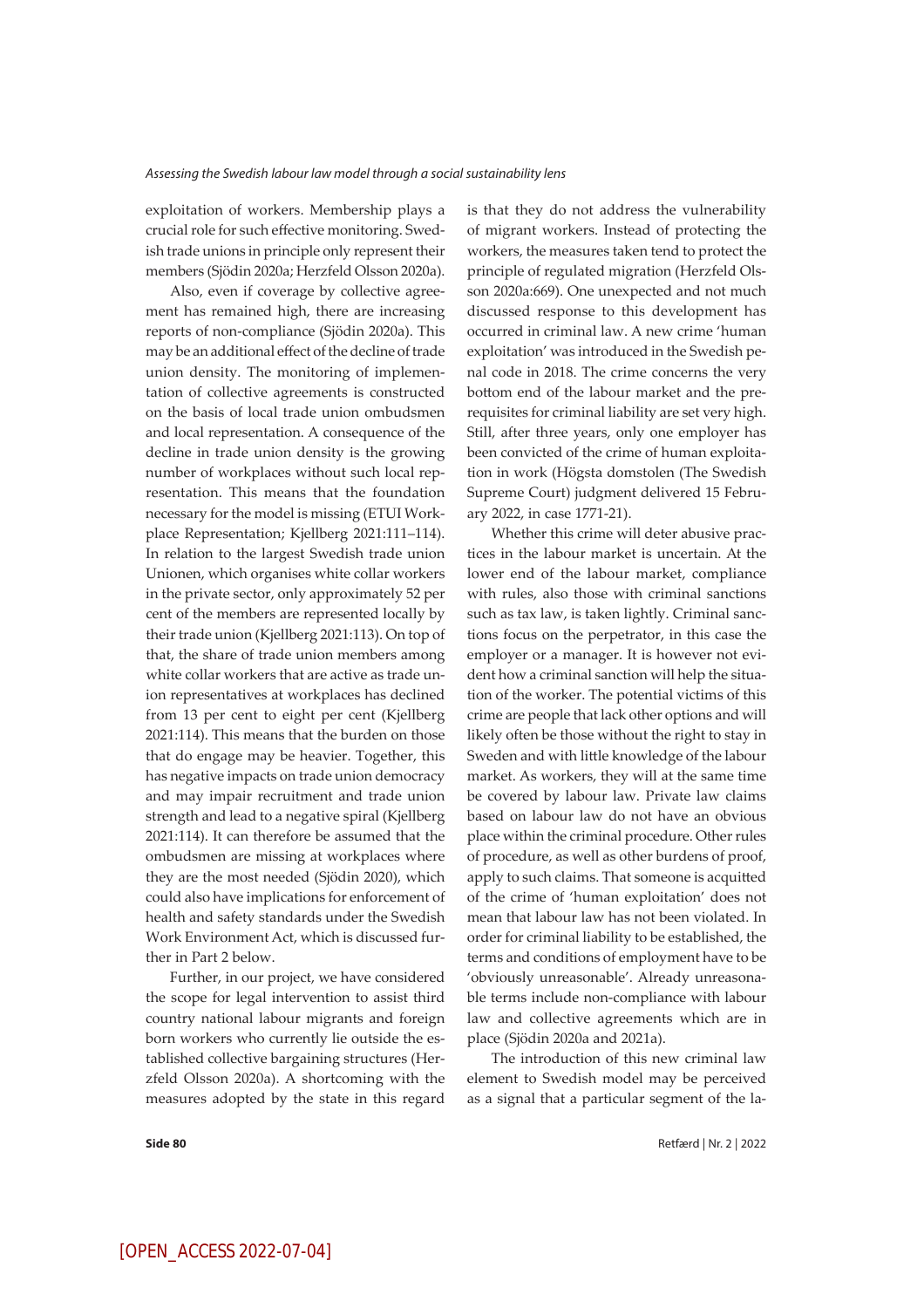bour market, the bottom end, is no longer for the social partners to control. Reports of abuse on the labour market have occurred at workplaces with collective agreements. Within the construction sector organised employers and trade unions have agreed on common efforts to enforce collective agreements and other measures to promote decent work (Byggnads and Byggföretagen 2021). They have also established a body with the task to find solutions to the problem (Byggmarknadskommissionen 2022). Judgments from the Labour Court concerning primarily the construction sector indicate that trade unions have already intensified their efforts to enforce their collective agreements in workplaces where their membership bases is weak (AD 2021 no 42 and AD 2019 no 16). There are however no such cases or reporting from other sectors such as restaurants and cleaning. The HRF (The hotel and restaurant workers' union) however in some instances has also claimed rights for exploited non-members (Castilla 2021). Non-compliance and insufficient enforcement of collective agreement appears to be an evident threat to the durability of the Swedish model for labour market regulation.

It would clearly add to the durability of the model if there had been explicit discussion on the demarcation of responsibility between police and prosecutors on the one hand and that of the social partners on the other. The new crime created could even indicate an abandonment of trust in the social partners' ability to achieve adequate protection of a minimum wage, which has been the main feature of the Swedish model since its formation in the first part of the twentieth century. A new government appointed inquiry suggests further criminal law measures could be adopted to combat exploitation; this time the criminal offence is addressing employers employing foreign workers (SOU 2021:88). That crime and punishment is a solution chosen over social reforms coincides with a general trend in Swedish society.<sup>2</sup> In this regard, we have given some alternative suggestions on how to move forward to avoid a permanent segmentation of the Swedish labour market where some workers are left totally unprotected. The key question is which actor must take the first step in this regard: the legislator or the social partners? We will come back to this question.

## **2. Intra- and inter- generational justice and collective voice for just transitions**

The 1987 Brundtland Report set out the findings from a UN appointed World Commission on Environment and Development, elaborating on the pre-requisites for sustainability. The Report made the famous statement that policies are 'sustainable' which meet 'the needs of the present without compromising the ability of future generations to meet their own needs', requiring consideration 'of the long term as well as the short- term advantages and disadvantages of alternative actions' (World Commission on Environment and Development 1986:51). This is a view which requires reconciliation of a short and a long term view of the needs of people and how justice is to be done.

This approach to sustainability has spawned understandings of 'intra' and 'inter'- generational justice. *Intra-generational* justice demands fair distribution of resources between countries and people within them, while *inter-generational* justice requires reconciliation of the demands of present and future generations (Maggio 1996; Mattioli 2013).

In this context, considerable attention has been paid to reconciliation of environmental objectives which benefit future generations with the social need to secure jobs and income for

2. In Sweden problems with criminal gangs has increased. The question on how to combat this development has to a large extent been focused on stricter punishments for criminal acts and not on social measures in opposition to what the police and other experts request: See for example (Andersson Åkerblom 2019).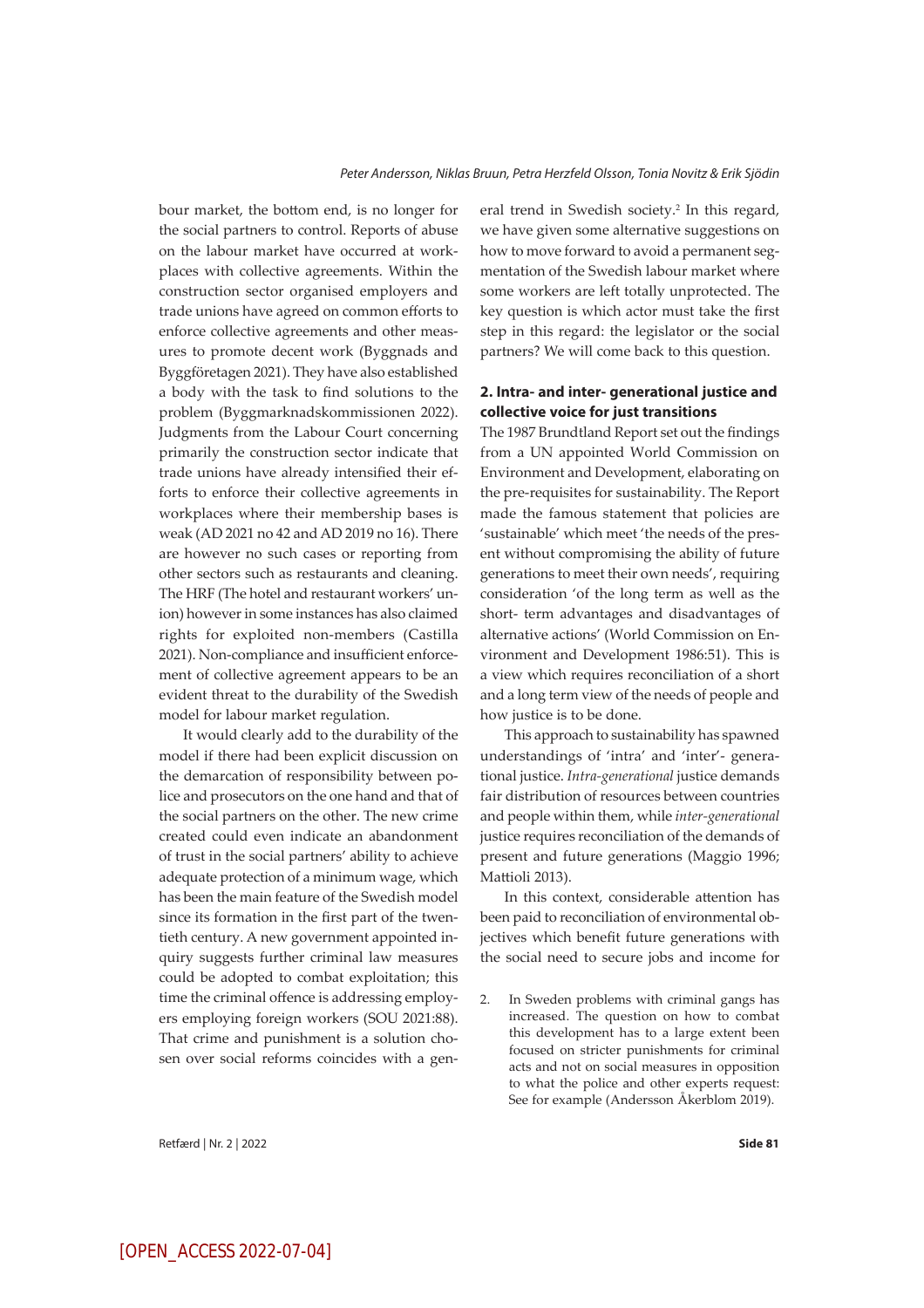present generations. This is not an easy process, since it requires managing changes gradually and through compromise, including potentially redistribution of wealth.

Trade unions were the original authors of sustainable 'just transitions' schemes. Canadian and United States trade unions in the 1970s devised this strategy to ensure that workers who might lose their jobs for environmental reasons would receive assistance from employers, but also government, to retrain and find other work (Stevis et al 2020:9). The significance of trade union engagement with environmentally motivated changes to the labour market and the significance of collective bargaining in this respect is now reflected in the ILO Guidelines on Just Transitions 2015 (ILO 2015). While there is no mention of 'just transitions' in the UN 2030 Agenda for Sustainable Development, there is explicit reference to 'the imperatives of a just transition of the workforce and the creation of decent work' in the preamble to the Paris Agreement on Climate Change later in 2015. That recognition can be linked to the International Labour Organization (ILO) Guidelines, which stress social dialogue and collective agreement between the social partners as a means by which to achieve change in the workplace (ILO 2015).

Collective bargaining is also a means by which workers can pursue environmental health and safety at work, as well as the environmental effects of work practices outside the workplace (see for example the findings of the Agreenment project 2020). This links to the importance of occupational health in our project and the significance of collective representation in this respect. According to the Swedish Work Environment Act, one or more of the employees must be appointed a safety representative at every workplace where five or more employees are regularly employed. Safety representatives must also be appointed at other workplaces if the working conditions so require. Safety representatives are to be appointed by a local employees' organisation that is currently

or customarily bound by a collective agreement with the employer.

In Swedish work environment law, local safety representatives play an active and important role cooperating with and supervising employers' work to prevent accidents and illhealth. In our project, two of the most current and urgent occupational health and safety risks have been studied: stress and the coronavirus pandemic. Our studies highlight the crucial role safety representatives have in occupational health and safety law, through their knowledge of and presence at the workplaces. Small workplaces, with less than five workers, usually lack safety representatives. We appreciate this potentially raises problems for inclusivity of representation and effective enforcement of workplace environment norms. Overall, the number of appointed local safety representatives per employee has decreased somewhat in Sweden over the last few decades, but still the representatives are in a relatively strong position, at least in large private sector companies and in the public sector (Andersson and Novitz 2022:25–26).

Health and safety law in Sweden has also been enhanced to address new issues, such as work-related stress, with significant implications for women's inclusion in the labour market. It has been established that stress is the most common cause of work-related injuries in Sweden. One group that stands out when it comes to stress related ill health is women, who has a more than 40 percent higher risk of becoming ill due to stress compared to men. Women being in the majority in well-known risk professions in social work and the health and care sector is one explanation, another is the way in which women combine professional and domestic work. When a stress related injury arises, it often becomes long-lasting. To meet this problem, new provisions on organisational and social work environment, AFS 2015:4, were introduced in Sweden in 2016, which make the employer responsible to prevent unhealthy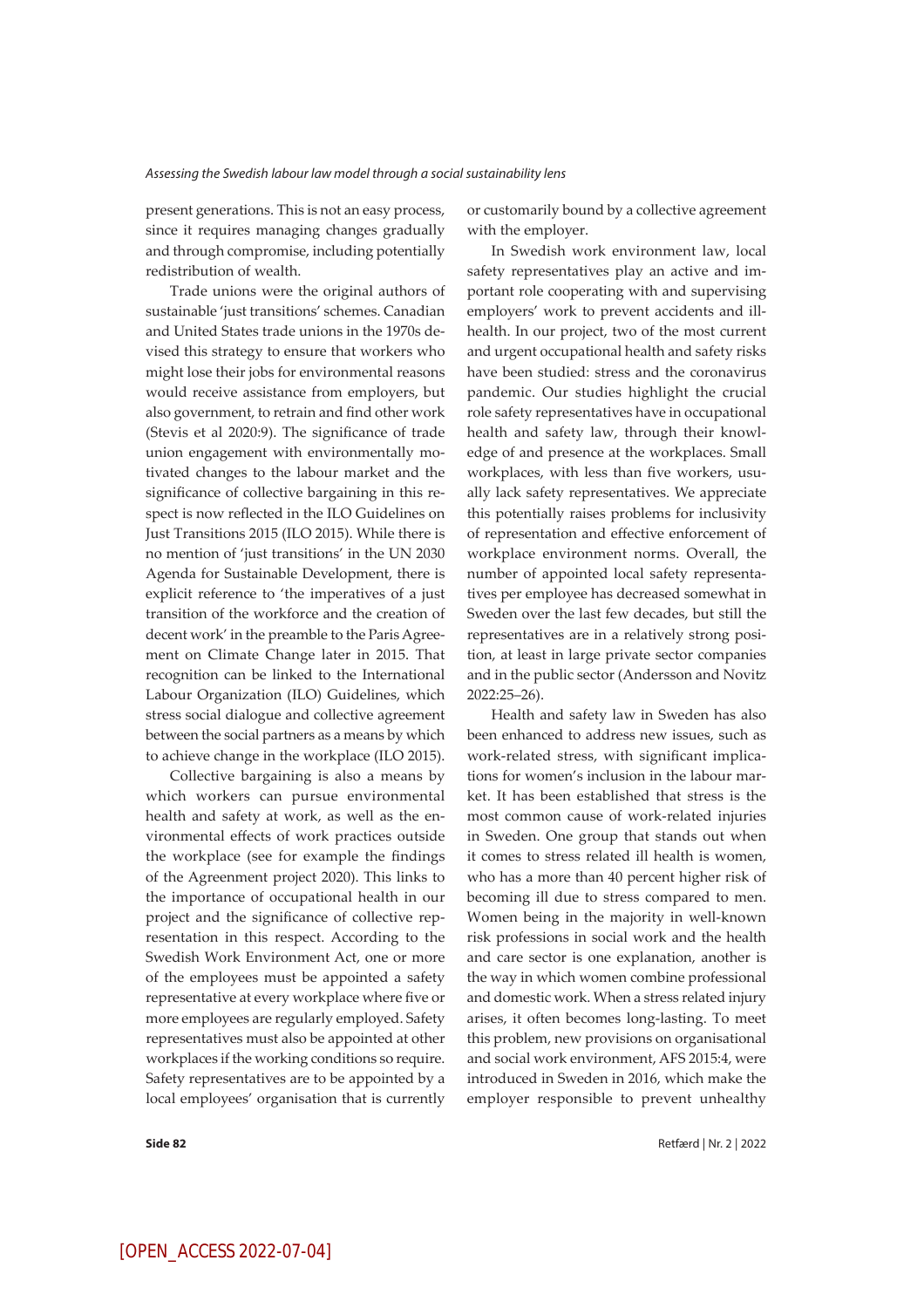workloads by having a work environment that does not cause long-term imbalance between demands (workload, degree of difficulty, time limits) and resources (good working methods and tools, skills, staffing, reasonable and clear goals, feedback, influence, support and recovery). It is therefore critical that safety representatives are available to assist employees in seeking their rights under the new provisions, so as to ensure gender-inclusive representation.

Moreover, we are aware that it may no longer make sense for trade unions to merely be concerned with the 'work environment' in a narrow sense when, in the context of the coronavirus pandemic, work has come to take place in a variety of locations. For example, the importance of food and parcel delivery has meant that much work takes place on the streets. While for many, even in the absence of formal lockdowns in Sweden, working from home became the norm (Ahmadi et al 2022; Bin et al 2022). Broader environmental issues are of growing interest to workers and their representatives (Tomassetti 2018:63).

Collective agreements have the potential to deliver distributional intra-generational justice not only by establishing workplace environment standards, but by setting fair wages for workers, providing for protection from insecurity of employment and even providing for pensions. All these are realised in the Swedish system. The importance of collective agreements in this regard has grown as the state's commitment has declined. It is a strength that the trade unions and employers' organisations have succeeded in making such deals. To a certain extent, such development also leads to further tensions between the insiders and the outsiders, something that has been explained by Johansson and Julén Votinius (Johansson 2020; Julén Votinius 2020; Herzfeld Olsson and Johansson 2020).

How we assess and define just distributions within and between generations remains a controversial issue. One possibility is to look for guidance from international legal sources, such as the SDGs set out in the UN 2030 Agenda and the economic, environmental and social norms elaborated there.

## **3. Economic, environmental and social pillars under the Sustainable Development Goals (SDGs), especially SDG 8**

After decades during which the UN adopted discrete instruments relating to sustainable development, largely with a focus on environmental and economic objectives, after some deliberation the 2030 Agenda was adopted (Pieraccini and Novitz 2020). The seventeen SDGs (and 169 targets) were described in the preamble to the 2030 Agenda as 'integrated and indivisible' (Seck 2018:155), recognising links between economic, social, and environmental pillars of sustainability (Purvis, Mao and Robinson 2019). They are devoted to 'people', 'planet', 'prosperity', which can be equated to social, environmental and economic objectives respectively, but also to 'peace' and 'partnership'.

There is evidence of attention in the 2030 Agenda to fundamental rights. The preamble makes clear that all states are to 'respect, protect and promote human rights' recognised under international law (UN Agenda 2030 2015, paras 8 and 19), with particular stress placed on the vulnerability of women and migrants (UN Agenda 2030 2015, paras 20 and 29). Inequalities based on gender (referred to in SDG 5) and inequalities of income within and between states (under SDG 10) are to be reduced. There is recognition of 'the right to development' (paras 10 and 35) and the 'capabilities' of developing countries (para 28 repeated in target 12.1).

Environmental objectives concern agriculture (SDG 2), water (SDG 6), energy (SDG 7), climate change (SDG 13), oceans and seas (SDG 14), as well as ecosystems and biodiversity on land (SDG 15). Goals concerning 'people' and 'prosperity' include preventing poverty (SDG 1); ending hunger (SDG 2); promoting health (SDG 3), education (SDG 4), gender equality (SDG 5), economic growth,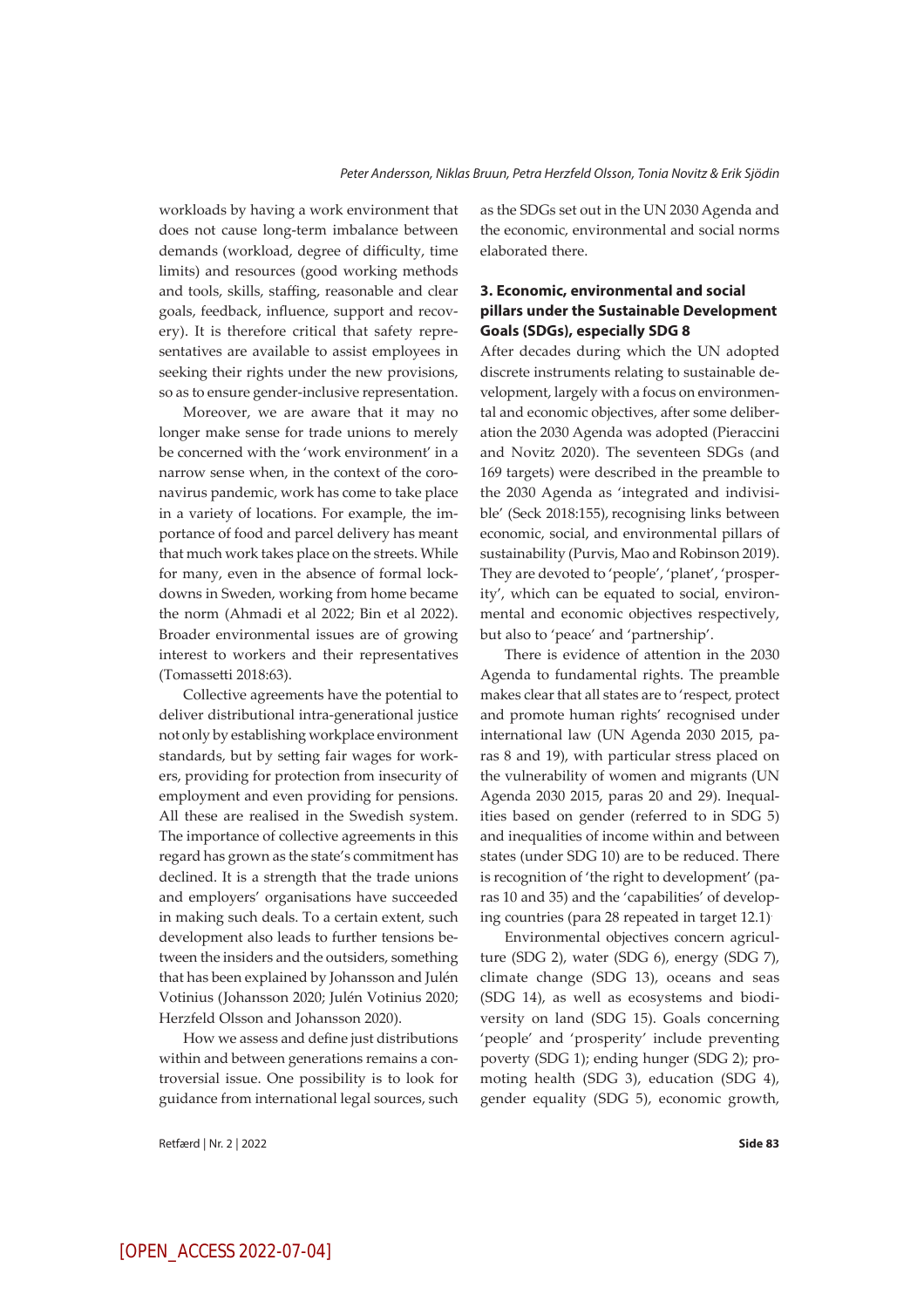employment and decent work 'for all' (SDG 8), industry, innovation and infrastructure (SDG 9); reducing inequalities (SDG 10); as well as working towards sustainable cities and communities (SDG 11), and responsible consumption and production (SDG 12).

SDG 8 notably makes reference to the ILO concept of 'decent work' alongside economic growth and employment, while SDG 8 targets refer expressly to elimination of forced labour, child labour and discrimination. Moreover, target 8.7 addresses trafficking and modern slavery and target 8.8 makes provision for protection of migrant workers, being suggestive of the importance of inclusivity of protection in the labour market. Since 2017, SDG indicator 8.8.2 has required attention to any 'increase in national compliance of labour rights (freedom of association and collective bargaining) based on ILO textual sources and national legislation', with reference to 'sex and migrant status'.

There are concerns that insufficient emphasis was placed on trade union representation and collective bargaining in Agenda 2030. However, the UN Special Rapporteur on freedom of association regards trade union rights as implicit in the guarantee of 'fundamental rights' in target 16.10 (UN Special Rapporteur 2018). The International Labour Office in *Time to Act for SDG 8* has also asserted that social dialogue and collective agreement are vital to the achievement not only of SDG 8 but also of Agenda 2030 as a whole, being a facet of the 'synergies' between the different SDGs (ILO 2019a). Collective bargaining is described as 'essential to provide coherence between real wage growth and shared productivity growth' (ILO 2019a:60–61; Jaumotte and Osorio Buitron 2015). Moreover, '[t]he full involvement of free, independent, strong and representative employers' and workers' organizations in policy-making and implementation is a powerful governance instrument for sustainable development, since it reinforces democratic ownership, inclusiveness and accountability' (ILO 2019a:74). In this

context the Office has made a strong case for collective representation of precarious workers, which raises broader issues concerning equality and capabilities, which arguably underlie the wider sustainability discourse and which we return to in a later section.

Access to justice is highlighted in SDG 16, which also contains targets concerned with access to representation and participation in institutions. SDG target 16.6 aims to '[d]evelop effective, accountable and transparent institutions at all levels', while target 16.7 seeks to '[e]nsure responsive, inclusive, participatory and representative decision-making at all levels'. SDG 16.10 requires protection of fundamental rights. Global partnerships envisaged by SDG 17 are to enable the achievement of the goals.

All countries have a role to play at a national level in implementing the SDGs, assisted by international organisations (like the ILO) to ensure policy coordination and coherence, with particular attention to assisting developing countries (ILO STAT; ILO 2019c: article IV(F)). Further, SDG targets 17.16 and 17.17 recognise that various 'stakeholders' could act as partners in this process, including civil society, which must be taken to include trade unions. Sweden can report on its plans for protection of SDGs to the UN High Level Political Forum (HLPF), established in 2013 in anticipation of Agenda 2030, which offers possibilities for 'orchestration' of national responses (Abbott and Bernstein 2015). In 2021 Sweden presented to the HLPF its own voluntary national review of various SDGs, including SDG 8 (Government Offices of Sweden 2021a).

In the Swedish report on the implementation of the 2030 Agenda, the importance of the role played by the social partners in Sweden in implementing the SDGs was emphasised and the importance of well-functioning social dialogue between employers and unions for sustainable business made clear (Government Offices of Sweden 2021a:34–35). In the 2019 LO,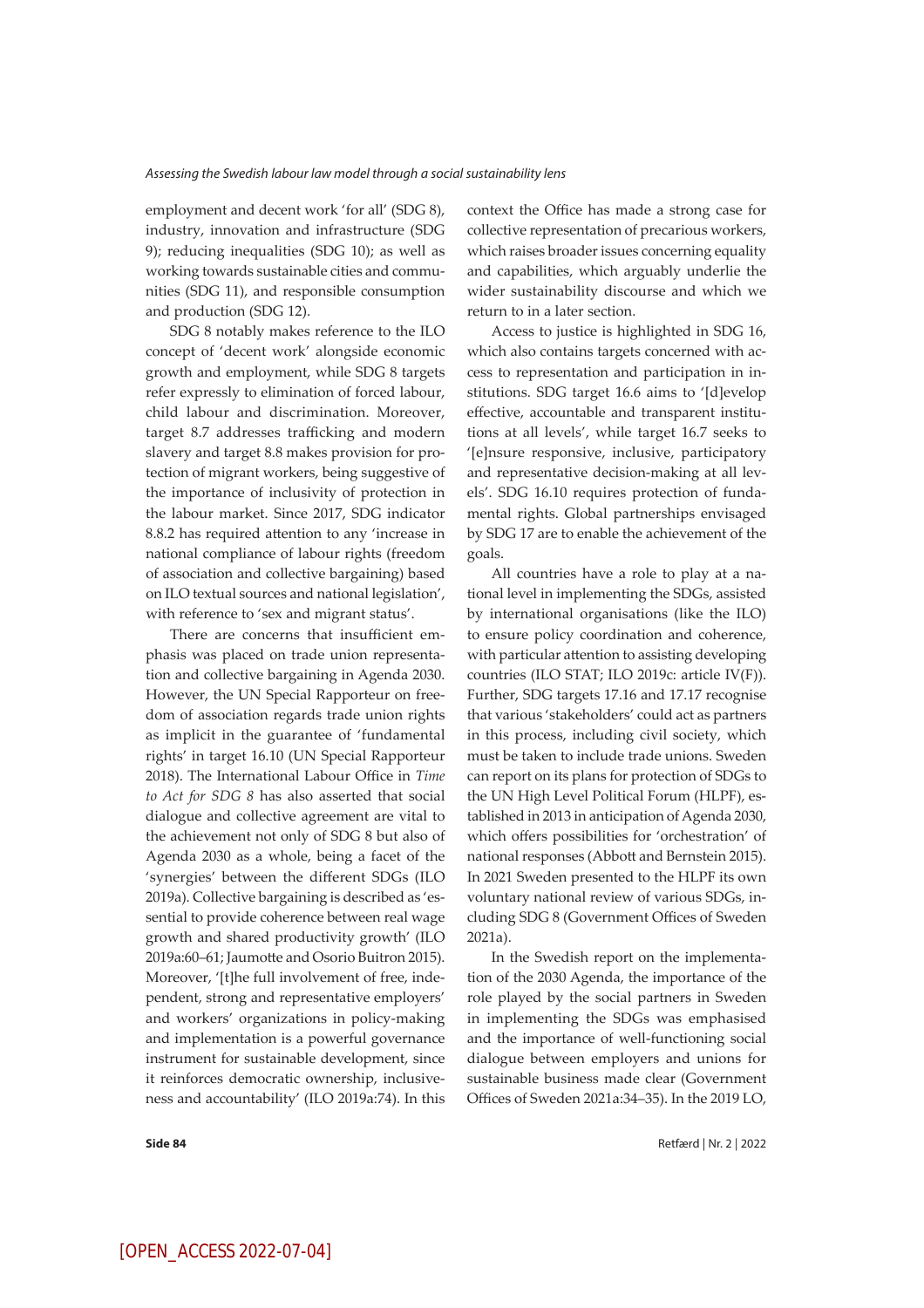TCO and Saco joint policy on the 2030 Agenda, nine of the SDGs were prioritised; SDGs 1, 4, 5, 8, 9, 10, 13,16 and 17 (LO, TCO and Saco Agenda 2030). Their commitments in this regard addressing the situation in Sweden relate to the promotion of a generous and sustainable unemployment benefit systems, combatting discrimination, precarious employment and an informal employment sector (LO, TCO and Saco Agenda 2030:5). The trade unions highlight the importance of the social partners' autonomy when promoting the targets, such as SDG 8 for example. They argue that the model should be further developed to better meet the remaining challenges in fulfilling the targets in SDG 8.

While the International Labour Office Report of 2019, *Time to Act for SDG 8* stressed the synergies between various social sustainability goals (ILO 2019a:2), there may be dangers which stem from such a holistic approach. For example, would a sustainability approach give economic objectives too much priority in Sweden? After all, SDG 8 is not only concerned with decent work but also economic growth, with targets 8.1 and 8.2 promoting an increase in 'gross domestic product' and 'productivity' respectively, supported by indicator 8.2.1, which requires measurement of the '[a]nnual growth rate of real GDP [gross domestic product] per employed person'. It is arguable that this may encourage changes that risk instrumentalizing and commodifying workers in problematic ways.<sup>3</sup>

When looking at the Swedish direct response to SDG 8.2, it is interesting to note that the government offices claim that the innovativeness and modernisation of Swedish industry is good but has to be further strengthened. The

3. The first ILO Constitution to be found in Part XIII of the 1919 Treaty of Versailles stated in section II(a)(427) that 'labour should not be regarded merely as a commodity or article of commerce'; a requirement repeated in article I(a) of the 1944 ILO Declaration of Philadelphia.

need for skills in industry is mentioned. In relation to target 8.9, it is reported that 'efforts to promote tourism and the hospitality sector are expected to help strengthen the competitiveness of Swedish companies and create new jobs in all parts of the country and contribute to the integration of foreign-born people.' The gender gap is dealt with in the general overview connected to SDG 8. For the future, social dialogue shall be promoted, and the position of collective agreement strengthened both nationally and internationally. Sweden must also, according to the report, continue to work to ensure that newly arrived and foreign-born women and men have the same opportunities for labour market and social integration (Government Offices of Sweden 2021a:95 et sec).

Arguably, in Sweden, it is possible to identify increased prioritisation of economic objectives related to labour market policies. Indeed, this tendency has already been observed in the sphere of EU employment policy where emphasis has been placed on sustainable economic growth (Novitz 2015:261; Pieraccini and Novitz 2020:20–21). In Sweden this is apparent in two respects. Firstly, regarding treatment of migrant workers and secondly in relation to the new employment protection deal including transitional retraining agreements.

In order to be admitted to permanent residence, asylum seekers nowadays need to be able to support themselves and, if bringing a family, also to support them (Ch 5 secs 3b and 7 Aliens Act (2005:716)). This provision was first adopted as a temporary solution to the migration crisis in 2015 but was made permanent in 2021 (Government Bill 2020/21:191). The income requirements are very low for the support required and it might lead to a push towards precarious employment (Ch 4 sec 4d Aliens Ordinance (2006:97). At the same time, the biggest political party in Sweden, the Social democrats, propose that the general labour migration system which is still general and open, should be changed and skill based (Frisk 2021). The sec-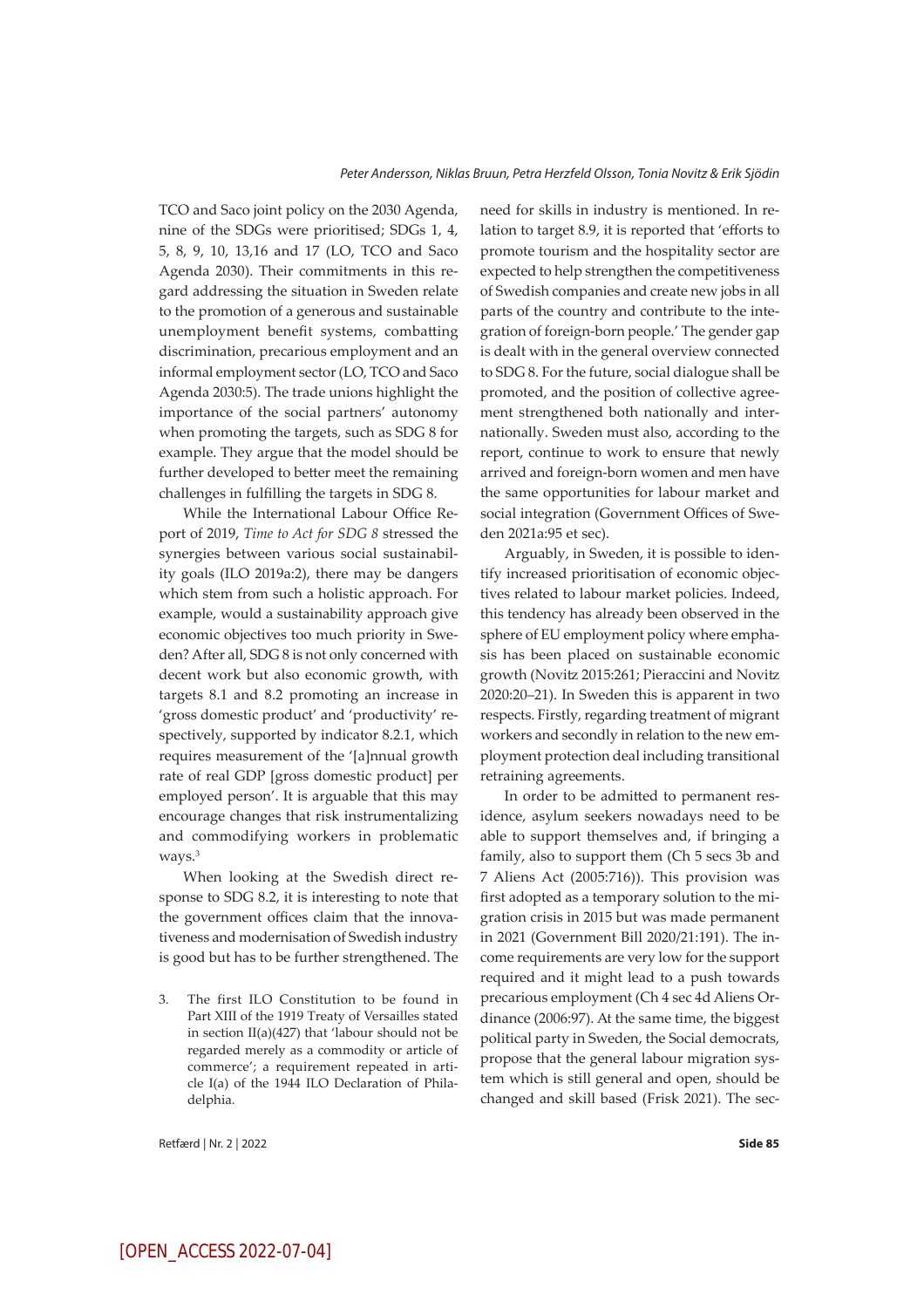ond largest party argue for including a wage threshold preventing low skilled workers in the service sector from entering Sweden. The argument from both parties is that the low skilled professions should be saved for the newly arrived asylum-based migrants (Frisk 2021). With these arguments, no one gets a right to be in Sweden in a decent manner, if not able to support oneself. The less skilled jobs may continue to deliver poor working conditions as long as the number of newly arrived migrants is high. The asylum seekers tend to work in low skilled jobs and other third country national workers are proposed to only be admitted if they have skills that no one else can contribute nationally. Labour migrants may, if these proposals are adopted, only be admitted if they have something very attractive to offer. The adopted and proposed changes clearly emphasise economic output and decrease purely protective measures. In this case it is the economic outcome for the state that is given centre stage as the main priority. Growth and productivity in line with SDG 8.2 is taken seriously. It is not clear however that a fair balance between these economic interests and protective obligations are achieved.

The 'decent work' agenda can be seen as an invitation to strengthen and enforce the elements of inclusion and social fairness within the Swedish labour market model. It seems however that the flexible labour market and major employment protection labour law reform, on which the most representative Swedish labour market parties have agreed in 2020, contains elements which contradict the decent work agenda. The starting point for this flexible model is that in the digitalized information society employees cannot expect lifelong employment relationships with one employer, but the realistic expectation is that an average employee will have to seek new employment and retrain himself several times during his active period (Government Bill 2021/22:176).

From that perspective, the social partners and government rightly emphasize the need for training and education of the work force. But they also have agreed on lowering the threshold for dismissals, both on individual and economic grounds. For instance, the legally anchored order for dismissals 'last in – first out' has been further undermined by extending exceptions that the employer is allowed to decide upon (Government Bill 2021/22:176). From the perspective of decent work, one could argue that the dismissal protection for vulnerable groups should be enhanced in order to keep up a high rate of employment in the labour market. These groups are in a difficult position when competing for new jobs and there is also a risk that training and education are more likely to be available and effective for the already better qualified employees (Umeå university 2020). Many low educated workers may need more than one year of studies to become employable. One can also argue that the new agreed labour market model allocates the risks for unemployment to society and the individual employee. The responsibility of the employer has been reduced. There is in this respect a clear tension between decent work objectives and the ongoing Swedish labour law and labour market reform.

Growth and productivity, which have always played a crucial part in collective bargaining and Swedish labour law, have been given a more pronounced role in the system that is now developing (Malmberg 2010). Recognition of the employers' need for flexibility to stay competitive is given an ever-stronger weight. In the case explained above, the social partners that anticipated that their members in general would benefit from this solution agreed on the outcome.4

4. Initially it was only the private employers, Svenskt Näringsliv and the private sector white collar workers' and professionals' trade union negotiating cartel, PTK that agreed on the Principle agreement. The blue collar

**Side 86** Retfærd | Nr. 2 | 2022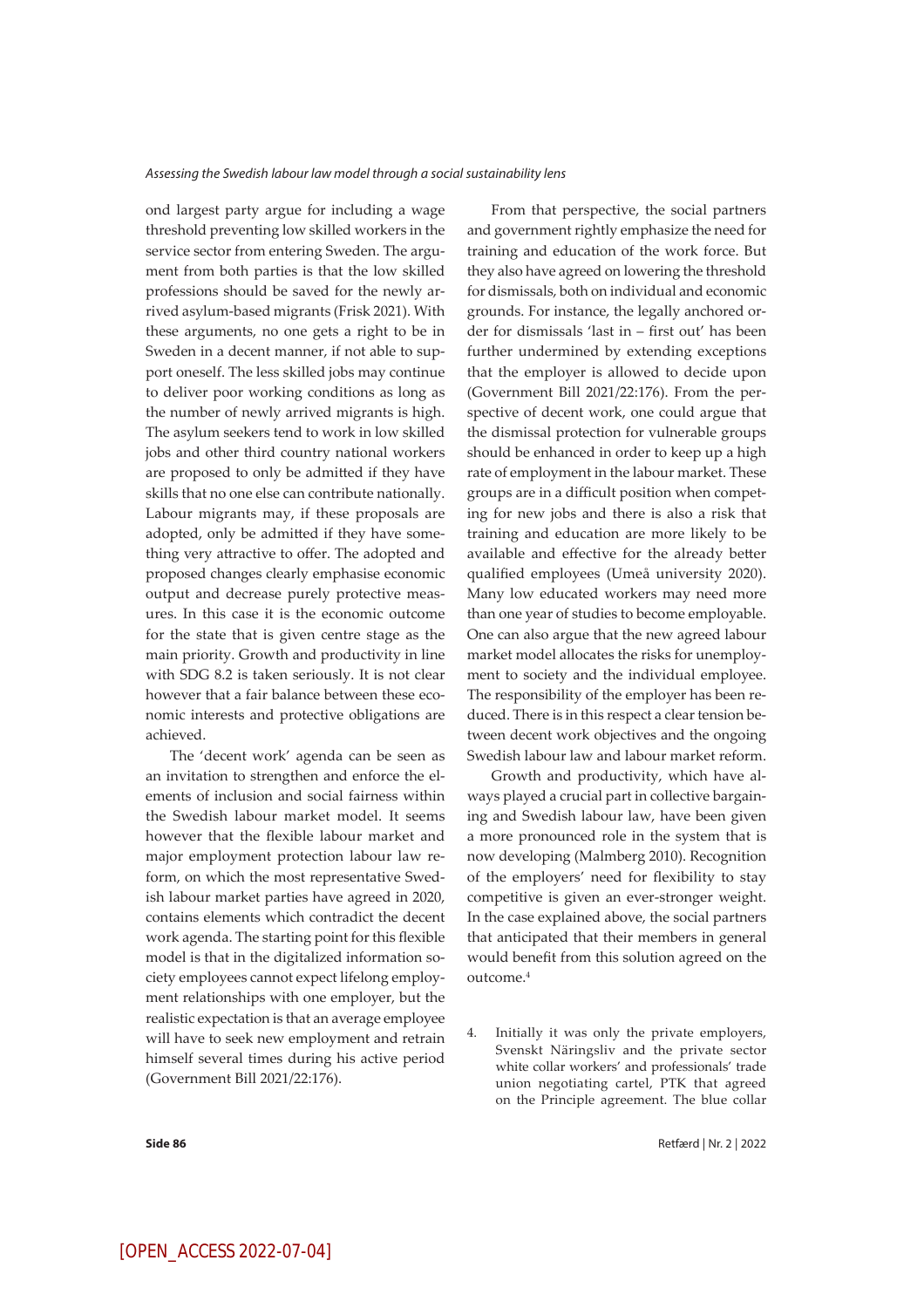Synergies between SDG 3 regarding health and well-being and SDG 8 on decent work have become readily apparent during the pandemic and may be more generally deserving of attention. The Global Commission on the Future of Work (Global Commission) in its report *Work for a Brighter Future* recommended that 'safety and health at work … be recognized as a fundamental principle and right at work' and be protected under a Universal Labour Guarantee, which would apply to 'all workers, regardless of their contractual arrangement or employment status' (ILO 2019b:12). This view was reflected in article III(B) of the 2019 ILO Centenary Declaration, which affirmed the rights of 'all workers' to (1) 'their fundamental rights'; (2) 'an adequate minimum wage, statutory or negotiated'; (3) 'maximum limits on working time'; and (4) 'safety and health at work' (ILO 2019c). A supplementary resolution on the ILO Centenary Declaration, requested the Governing Body 'to consider as soon as possible, proposals for including safe and healthy working conditions in the ILO's framework of fundamental principles and rights at work' (ILO 2019d). The Governing Body has now adopted 'a roadmap' which plans for this issue to be placed before the next International Labour Conference (ILO 2021).

Weighing the economic interests of employers and society against the protection of workers' health, which also of course has economic implications for society as well as for the indi-

workers' confederation LO and the public employers were not parties. The majority of the LO trade unions now have joined. Four of the LO affiliated trade unions Byggnads, SEKO, Fastighets och Transport keep outside the compromise with the argument that the compromise was unbalanced and benefitted the employers. See for example SEKO's explanation https://www.seko.se/press-och-aktuellt/ nyheter/2021/seko-sager-nej-till-att-lo-ansluter-sig-till-huvudavtal/ and Fastigets: https:// www.fastighets.se/om-oss/nyheter/2021/fastighets-sager-nej-till-huvudavtalet/.

Retfærd | Nr. 2 | 2022 **Side 87**

vidual, is fundamental to Swedish work environment law. The categorical duty of employer to take all measures necessary to prevent the employee from being exposed to illness or accidents, Chapter 3 Section 2 the Swedish Work Environment Act, is limited by the proportionality principle protecting employers from work environment demands that are unreasonable in the sense that they are expensive and have limited potential to prevent injuries (Andersson 2019). Despite these connections to SDGs 3 and 8, the adoption of the 2030 Agenda has had little impact on the Swedish work environment discussion. Swedish occupational health and safety law is based on supervision by union safety representatives and ultimately by the Work Environment Agency. It is focused more on the collective of workers (the work *environment*) than the individual workers and remains grounded in EU law.

#### **4. EU Sustainability Objectives and Social Policy**

The European Pillar of Social Rights proclaimed on 17 November 2017 (EU 2017) refers in its preamble to 'Article 3 of the Treaty on European Union' and the statement that 'the aims of the Union are inter alia to promote the well-being of its peoples and to work for the sustainable development of Europe based on balanced economic growth and price stability, a highly competitive social market economy, aiming at full employment and social progress, and a high level of protection and improvement of the quality of the environment'. Paragraph 7 of the preamble also states that 'the establishment of a European Pillar of Social Rights should be part of wider efforts to build a more inclusive and *sustainable* growth model by improving Europe's competitiveness' (our emphasis).

A desire for sustainability as inclusivity is incorporated into Chapter 1 of the Pillar, concerned with 'Equal opportunities and access to the labour market', while Chapter 2, Principle 5 states that: 'Regardless of the type and duration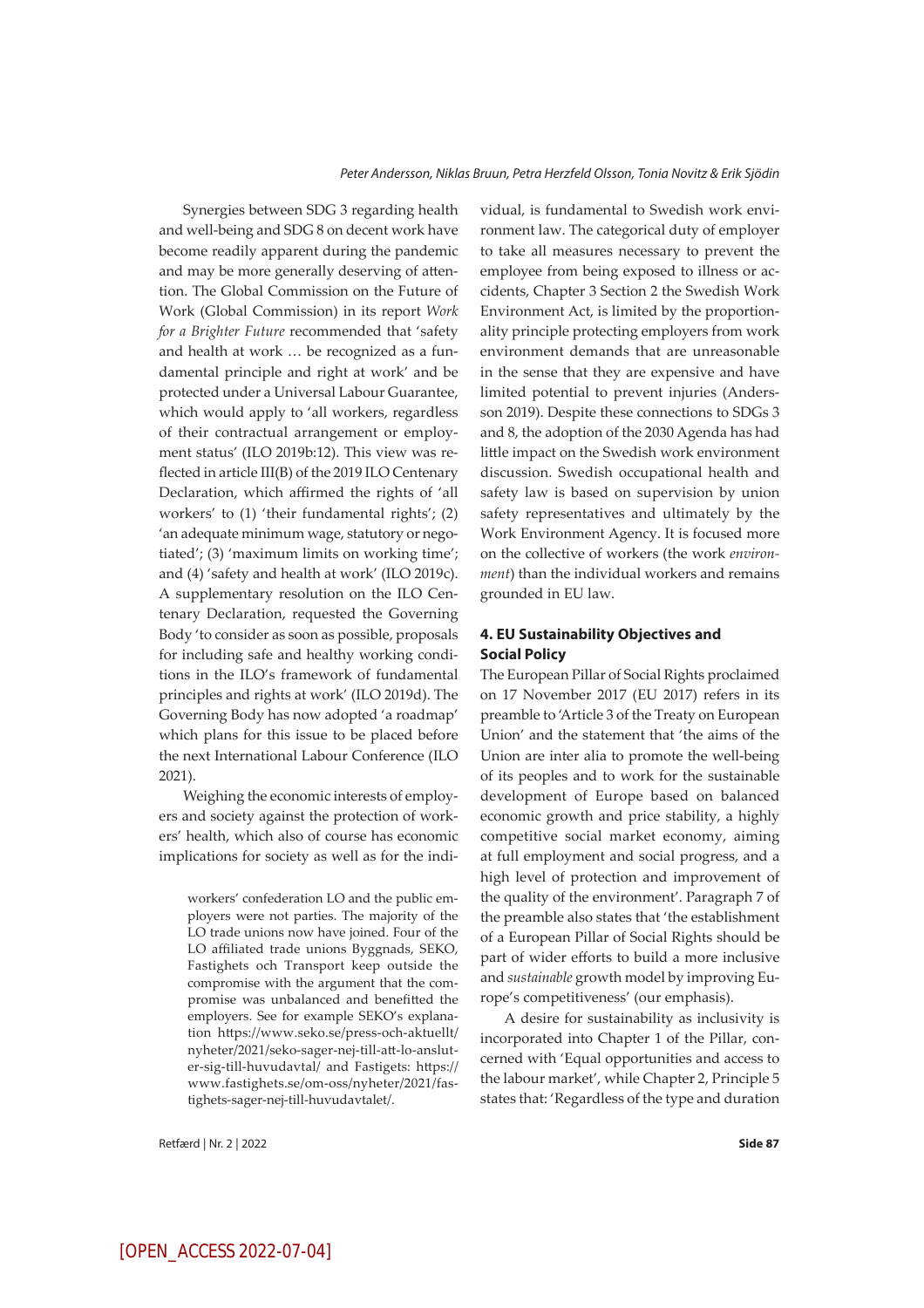of the employment relationship, workers have the right to fair and equal treatment regarding working conditions, access to social protection and training.' Principle 8 protects social dialogue, access to information and consultation of collective representatives, as well as collective bargaining and collective action.

The Commission Communication on 'A Strong Social Europe for Just Transitions' issued on 14 January 2020 began with recognition of the UN SDGs and a commitment to the European Pillar of Social Rights (COM(2020)14). In this document, the von der Leyen Commission regarded sustainability as not only economic and environmental but as social and linked to the world of work. With an emphasis on inclusive labour markets, there would also be support for: (1) training; (2) professional mobility and 'economic reconversion'; (3) job creation; (4) fostering equality as part of a Sustainable Europe Investment Plan for Green New Deal (5) fair working conditions; and (6) social protection. Two potential initiatives mentioned in the Communication have since been promoted; one being the exploration of collective bargaining for the self-employed in the platform economy, as part of the wider Digital ServicesAct Package (COM (2021)761; COM(2021) 762; and C(2021) 8838). The other is the earlier and arguably more concrete and controversial Commission proposal for a directive on adequate minimum wages (COM (2020)682). The 2021 Action plan draws self-consciously on the twenty principles of the Social Pillar which is described as the 'beacon' for the new social rulebook (COM Action Plan 2021:6). It begins by stressing that: 'Competitive sustainability is at the heart of Europe's social market economy, striving for a sustainable and inclusive growth model that delivers the best for people and the planet.' (COM Action Plan 2021:5).

There seems to be little doubt that the von der Leyen Commission would approve of the proposed new Swedish employment protection provisions including training package which

promotes retraining and job creation, rather than job preservation (described in the previous section). As regards fair working conditions in Sweden, COVID-19 has arguably exposed both strengths and weaknesses in the legal system of protection of health and safety at work. Although not limited to work, coronavirus can be seen as a stress test of the system, testing how robust work environment law is in an exceptional situation.

Overall, Swedish work environment law has been successful in intercepting the new risk of COVID-19. The open-ended rules in the Swedish Work Environment Act with its holistic work environment concept, combined with active union safety representatives and dynamic government supervision by the Swedish Work Environment Agency, have ensured that the COVID-19 has been identified as a proper work environment risk, covered by employer responsibility. In this project, when comparing English and Swedish occupational health and safety law concerning risk assessment as the most important tool to prevent COVID-19 at work, it was clear that Swedish rules have a more pre-emptive function, preventing employees from being harmed, and English rules a more defensive one, preventing employer liability (Andersson and Novitz 2021 and 2022). Because the virus is not only present at work, being able to prove that someone has got infected at work and not in private life is usually impossible, depending of course on the level of certainty the rules of proof set up. The Swedish focus on pre-emptive employer responsibility *ex ante*, rather than *ex post facto*, has diminished this problem effectively. Instead, problems in the Swedish work environment law system have to a large extent concerned the fundamental lack of knowledge of the virus in the medical sciences and also, on a very practical level, a lack of personal protective equipment in the earlier stages of the pandemic. In certain sectors of working life, such as larger companies and in the public sector,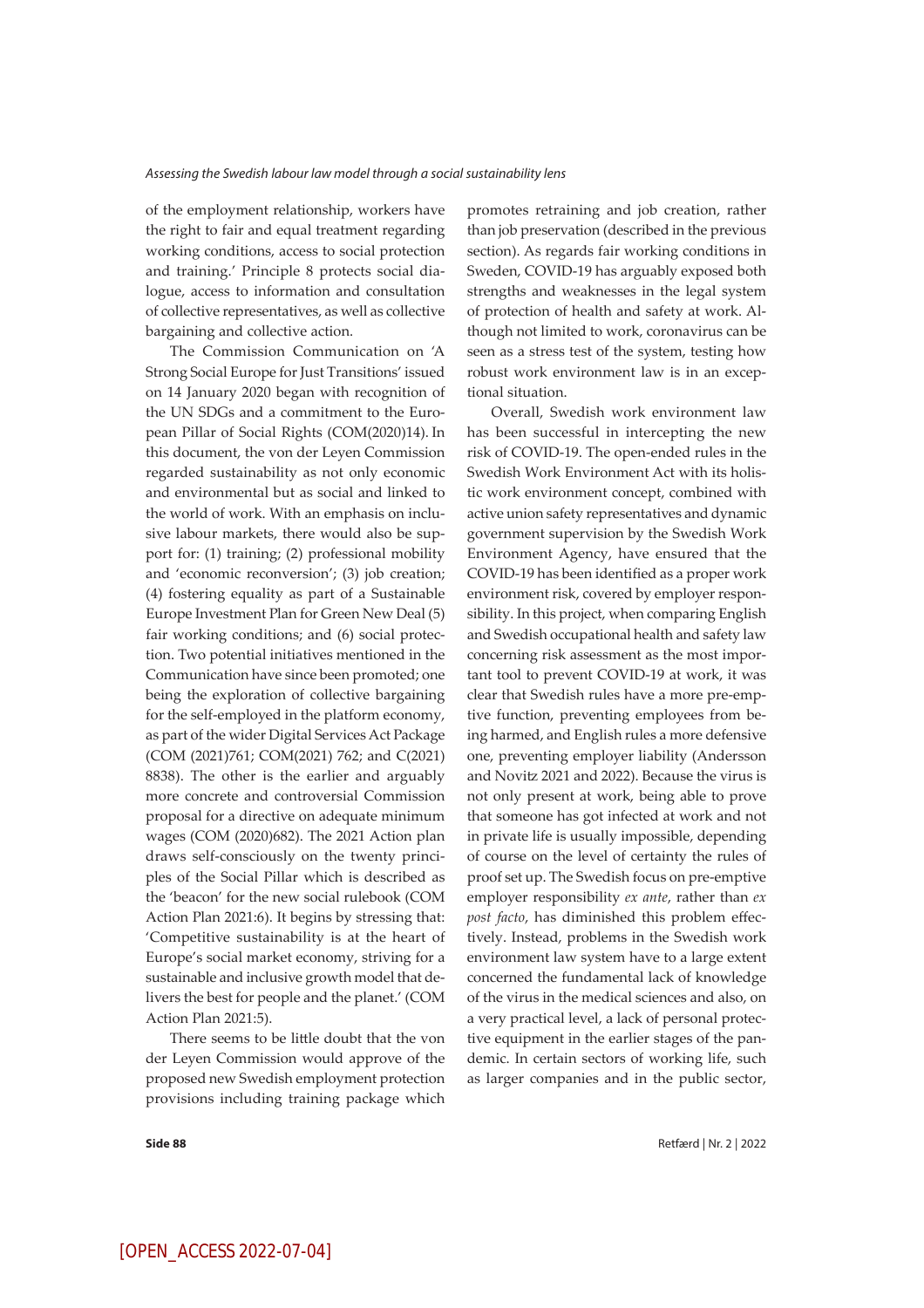Swedish work environment law seems to have functioned adequately.

Outside that sector, for more vulnerable workers and self-employed, the situation is quite different, as the pandemic has highlighted. Self-employed are to some extent covered by the protection of the Swedish Work Environment Act, but having no employer they lack a subject of responsibility, other than themselves, concerning their health and safety. This is problematic especially since a significant part of self-employed work in an environment where they risk exposure to the virus, for example making deliveries, driving taxis or cleaning houses. On the EU level, self-employed are a group at risk and many self-employed are not covered by the Framework Directive 89/391/ EEC. Self-employed are often not in focus for government supervision of occupational health and safety, and many times lack in time and resources to invest in their work environment. The European Agency for Safety and Health at Work have extensive guidelines and resources concerning COVID-19 as an occupational health and safety issue, but the focus is on workers, not the self-employed (European Agency for Safety and Health, webpage Healthy Workplaces). This may well be an ongoing problem both at the EU and Swedish level from a sustainability perspective; and we will have to see what form any final Directive on platform workers and provision for collective bargaining for the self-employed will take.

In her guidelines for the European Commission for the years 2019–2024, von der Leyen stated that:

"The dignity of work is sacred. Within the first 100 days of my mandate, I will propose a legal instrument to ensure that every worker in our Union has fair minimum wage." (von der Leyen Agenda 2019–2024)

A little over 100 days after she took office, on October 28 2020, the Commission presented

Retfærd | Nr. 2 | 2022 **Side 89**

a proposal for a directive regarding adequate minimum wages in the European Union, as was also promised in the Commission Communication on 'A Strong Social Europe for Just Transitions' (COM(2020)682). There is no predecessor at EU level. The proposal was put forward after it had been established that the European social partners would not be able to reach a solution through negotiations within the scope of the European social dialogue (art. 155 TFEU).

The Commission is clearly of the opinion that the EU has competence to adopt binding rules in a directive concerning minimum wage. It may be contested whether this is true and, if a directive is finally adopted, it is not unlikely that the question of competence will arise and how to interpret the exception regarding pay in article 153.5 TFEU. In the project, we have explained why this measure is inappropriate for Swedish labour regulation (Sjödin 2021b and 2022). The Court of Justice of the European Union has previously undertaken a systemic interpretation and, if this is tested again, there might be reasons for another result (Sjödin 2021b:413).

By means of the proposal in question, the EU is taking a new approach towards collective bargaining and especially towards sectoral collective bargaining. From having undermined and restricted sectoral collective bargaining in several Member States in the aftermath of the financial crises (in for example Greece, Spain, Ireland, Portugal, and Cyprus among others) the EU is now joining the OECD in reassessing sectoral collective bargaining to be an inclusive and sustainable instrument. The Commission initiative has even been labelled as a symbol for the return of social Europe (Schulten and Müller 2021). In this respect the new policy is well aligned with the Swedish collective bargaining system. On the other hand the Directive focuses on wage transparency and access to minimum wages, not on setting any pay levels. From a Swedish point of view the Directive cannot be expected to add any further protection for weak groups. The problem with the Directive from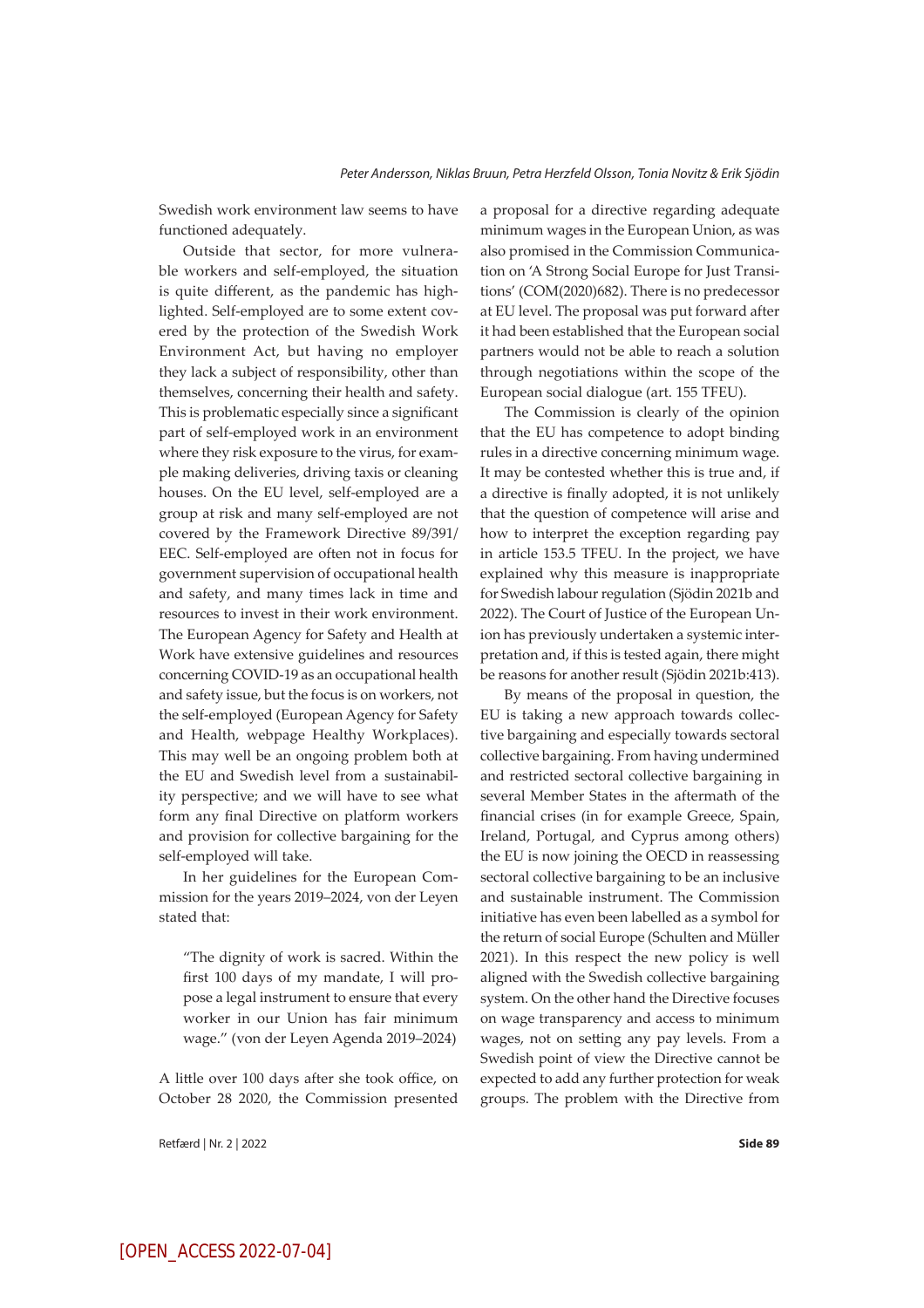a Swedish point of view is that it places significant responsibilities related to wage setting on the Member States. Since the labour market parties exclusively bear this responsibility in Sweden, there are problems to design the Directive so that it fit into a Swedish setting. This fact, in combination with little confidence in the Court of justice, especially on the trade union side, has caused both employer organisations and trade unions in Sweden to strongly oppose the proposal for that Directive. This is an instance where the objectives of Swedish and EU regulators coincide but their regulatory methods clash. A sustainable, in the sense of a durable, system of EU governance will require some deference to collective bargaining as the crucial means of wage setting, while Swedish labour market partners will, as our final part demonstrates, have to find ways to make these processes more inclusive.

#### **5. Reflection on the theoretical foundations of sustainability**

In theoretical terms, the worker can be understood as 'embedded' or inevitably connected to their 'family, community, and environment' (Seck 2019:158). Indeed, the 'needs' identified in the Brundtland Report can be understood as being capable of being delivered through better regulation of work. For example, Erich Grießler and Beate Littig, writing on social sustainability in 2005 (Grießler and Littig 2005), on this basis proposed measures addressing discrimination and state support for workers. They expressly linked their analysis to the capabilities' framework advocated by Amartya Sen and Martha Nussbaum (Grießler and Littig 2005:75).

Sen's idea of *Development as Freedom* centres on human 'capabilities', including those of 'workers' (Sen 1999). He has argued for '*processes* that allow freedom of actions and decisions, and the actual *opportunities* that people have…' (Sen 1999). The value of 'functionings', 'the various things a person may value doing or being', cannot in his view be predetermined,

but can be enabled (Sen 1999:75 and 112–119). Simon Deakin has identified, as enabling factors for workers, 'their society (such as social norms, legal rules and legal political institutions) and their environment (which could include climate, physical surroundings and technological infrastructure)' (Deakin 2005:56).

Nussbaum has argued that government and public policy must urgently address 'entrenched social injustice and inequality' which hinders the realisation of capabilities (Nussbaum 2011:18–19). In so doing, she has offered a more prescriptive list of 'central capabilities', of which 'affiliation' and 'practical reason' are 'architectronic' – 'they organize and pervade the others' (Nussbaum 2011:33–39). It can be argued that affiliative thought and action can be linked to freedom of association and collective voice (Novitz 2019; Bogg 2019), which she concedes may be an important aspect of addressing systemic inequality (such as women's informal work in India), although she also insists that a wider holistic approach is required (Nussbaum 2019:80). Certainly, systemic inequality of the kinds identified by Nussbaum are inconsistent with sustainability, which poses questions as to how regulation of the labour market can and should best address this problem.

Taking a closer look at the ten basic capabilities that according to Nussbaum must be upheld in a decent political order, it is clear that freedom of association and collective voice in the Swedish setting can be linked to capabilities no. 7 'affiliation' (which expressly mentions freedom of assembly and speech) and no. 10 'control of one's environment' (which also expressly in its 'A' aspect includes political participation in the form of free speech and association) (Nussbaum 2011:33). Keeping in mind that a threshold level of these ten basic capabilities must be guaranteed to all and that all capabilities are interrelated, we have demonstrated in our project that freedom of association plays a very strong role in Swedish labour regulation. It is clear that if this right is not possible to re-

**Side 90** Retfærd | Nr. 2 | 2022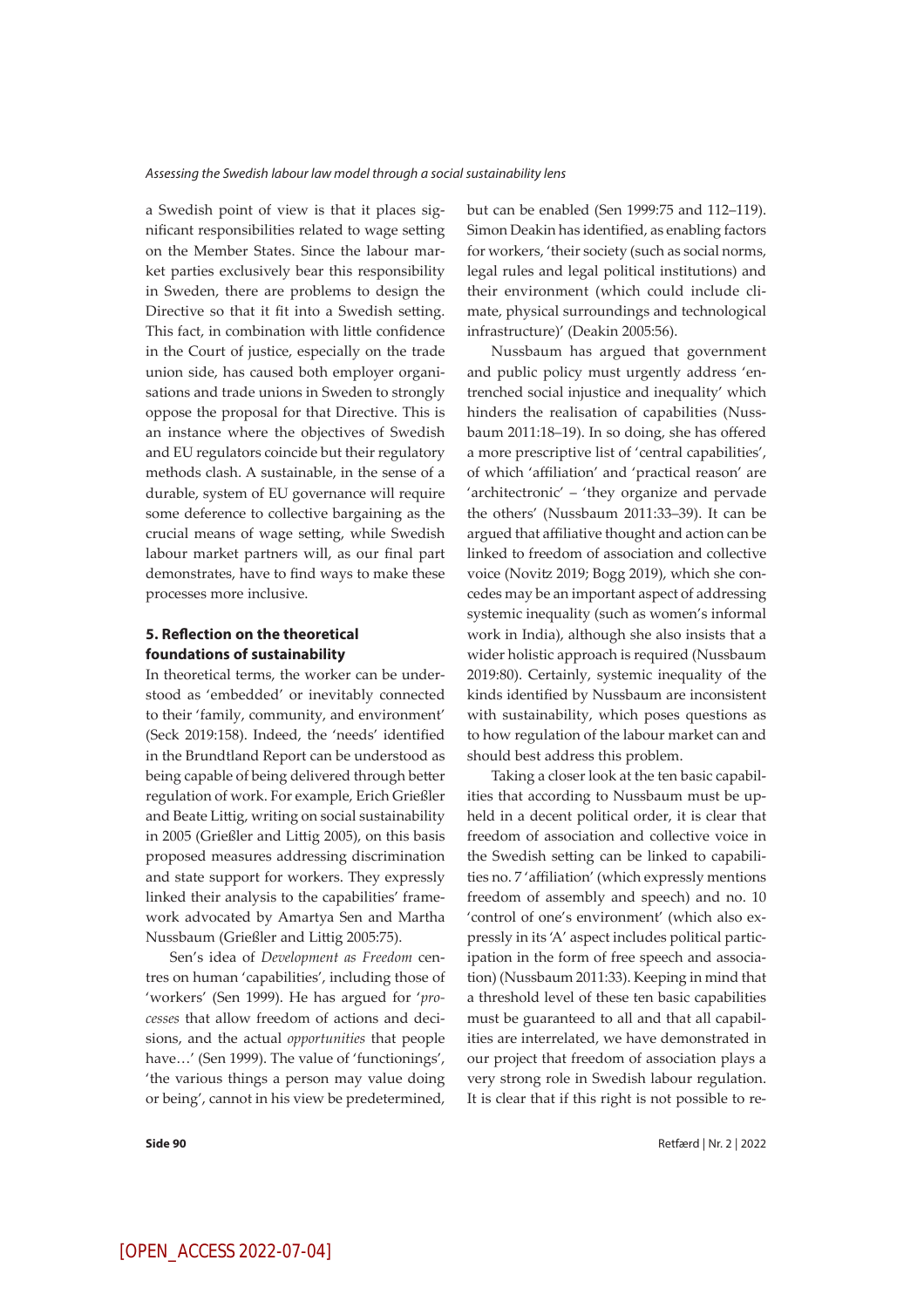alise, it is difficult to claim that other capabilities are achieved such as, under no. 10(B), 'being able to work as a human being, exercising practical reason and entering into meaningful relationships of mutual recognition with others workers' (Nussbaum 2011:34). It can also be questioned whether those workers in reality can reach the minimum threshold of capabilities no. 9 which talks about recreational activities, or even no. 6 on practical reason (to 'engage in critical reflection about planning of one's life'), no. 2 on bodily health and no. 1 on life. This may also have implications for the children of these workers making it difficult for their children to reach the threshold of no. 4 on 'senses, imagination, and thought' which includes adequate education (Nussbaum 2011:33–34). In a Swedish context the 'architectonic' function of freedom of association is very clear.

Here, it may be relevant to observe that the 2021 Swedish report on the implementation of the 2030 Agenda claims that 'the level of basic social protection is 100 per cent on most areas' when reporting on SDG 1 (Government Offices 2021a:74), but also recognizes that Sweden faces 'great challenges in terms of inequality in education, health, segregation, and vulnerability in the labour market'. The report also recognises that the number of 'people with an income below 60 per cent of median income has increased, meaning that economic gaps have widened' (Government Offices 2021a:53). Women and people born outside Sweden are reported to be the hardest hit (Government Offices 2021a:75). Still, we must keep in mind that Sweden has 'the lowest rates of severe material poverty in the EU', except in the areas with socio-economic challenges, where the rate was on par with the EU average of just under 7 per cent (Government Offices 2021a:74).

The rare measures taken to prevent labour exploitation in a very few cases (through for example criminal sanctions) can enhance the probability that those outsiders identified here access the central capabilities identified

Retfærd | Nr. 2 | 2022 **Side 91**

by Nussbaum (Herzfeld Olsson 2019a; Sjödin 2021a). Those legislative measures are however in many aspects punitive and not focussed on enhancing capabilities thresholds for victims. They do not contribute to what a life worthy of human dignity requires, which is what Nussbaum asserts capabilities is about (Nussbaum 2011:32). We must keep in mind that the capabilities approach is about what each person is 'able to do and to be'…….'the approach takes each person as an end, asking not just about the total or average well-being but about the opportunities available to each person' (Nussbaum 2011:18). A good society according to Nussbaum should promote 'a set of opportunities, or substantial freedoms, which people may or may not exercise in action: their choice is theirs' (Nussbaum 2011:20). Our argument is that in the Swedish context such choice is not available to everyone. It is questionable whether the central capabilities have reached a threshold which make life 'worthy of human dignity' for those workers.

For those that can exercise the freedom of association, the Swedish labour law system, both through measures taken by the legislator and the social partners, develops from a rights-based system towards one prioritising capabilities, which leads to a wider diversity. But here we must keep in mind that the capability approach accepts diversity – 'treating people as equals may not entail equalizing the living conditions for all' (Nussbaum 2011:31). This is particularly clear when we look at how most collective agreements have developed. For many workers, their individual capacity to perform at work and negotiate their terms will be crucial for the outcome with regard to the remuneration they will get. To a much larger extent than previously, the individual worker him- or her-self will influence the outcome in this regard. The diversity between workers within the same professional group increases (Herzfeld Olsson 2019b:30 et sec). But we could argue that the individual worker who is an in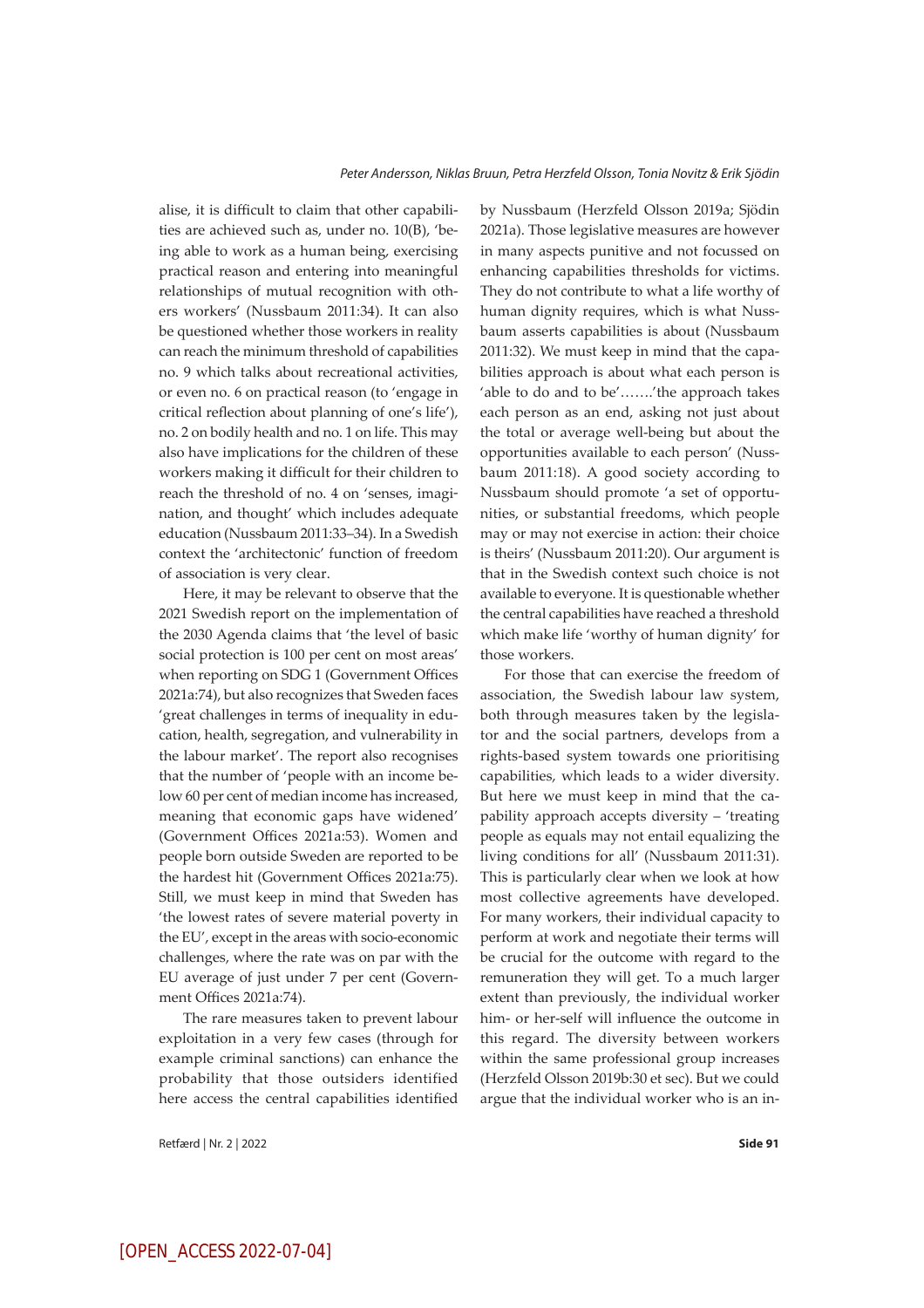sider and a trade union member is provided with the sufficient substantial freedoms in accordance with the thresholds required, since the trade union and trade union membership is a safeguard that the lowest level will not deprive the workers of decency.

Also, when analysing the new proposals on employment protection we can see similar effects. It is however here perhaps less clear whether the thresholds will be upheld for everyone affected. The idea is that it will be easier for employers to dismiss workers on the basis of both personal and redundancy causes. The background is the recognition of the employer's need to safeguard appropriate qualifications within the workforce to stay competitive. This, in its turn, will benefit growth. In order to help workers to stay qualified, very generous transition systems will be adopted, where the workers can get subsidised up to a year to educate themselves. The idea behind this exercise is very much in line with the idea of capabilities. We could say that this system supports internal capabilities (Nussbaum 2011:21). The question however is whether, in reality, the training and education necessary to become employable again or remain employable is available for everyone or if this system will strengthen those with already greater skills and bargaining power, while pushing more vulnerable workers out of the workforce or into ever more insecure work. A risk is that those ejected will become part of the outside workforce for which is it questionable whether the threshold is upheld. We must keep in mind that a capability is a 'combination of personal abilities and the political, social and economic environment'…. combined capabilities (Nussbaum 2011:20–21).

#### **Concluding thoughts**

This paper has sought to interrogate certain aspects of the Swedish system with reference to different understandings of 'sustainability'. It emerges that the central dominant system of collective bargaining has the potential to promote durability and inter- and intra-generational justice, including just transitions in the labour market. However, its capacity to promote capabilities and equality depends on how inclusive and adaptable collective bargaining systems are, with attention to who is being represented and in what sectors.

While the UN SDGs adopted in the 2030 Agenda offer an opportunity for Sweden and the social partners to reflect on the content of sustainable policies and how they are to be implemented, there are problematic issues raised by the terms of SDG 8, especially as regards its treatment of economic growth. There is already a tendency to prioritise economic objectives in Swedish labour policies in relation to migration and the recent employment/skills package, which may further partition the labour market into insiders and outsiders. More positive is the emerging recognition of how aspects of health intersect with the representation of those at work and pre-emption of harm.

There is a role here for the EU and the Swedish legislature, and aspects of policies directed to addressing labour exploitation are emerging, but at the same time there are dangers that criminal penalties and introduction of a minimum wage may be less helpful than they seem. There needs to be sensitivity to the strengths as well as the weaknesses of the current Swedish system in any attempt to craft new regulatory measures and one of those strengths must be extensive collective bargaining coverage. Moreover, we suspect that the gradual recognition by Swedish trade unions of the various dimensions of sustainability, including underlying concerns with equality and capabilities, may enable the Swedish model to endure. Taking on environmental as well as economic and social objectives, may be crucial to trade unions' relevance, as will ensuring that the Swedish system becomes ever more inclusive of different forms of work and those who do that work.

**Side 92** Retfærd | Nr. 2 | 2022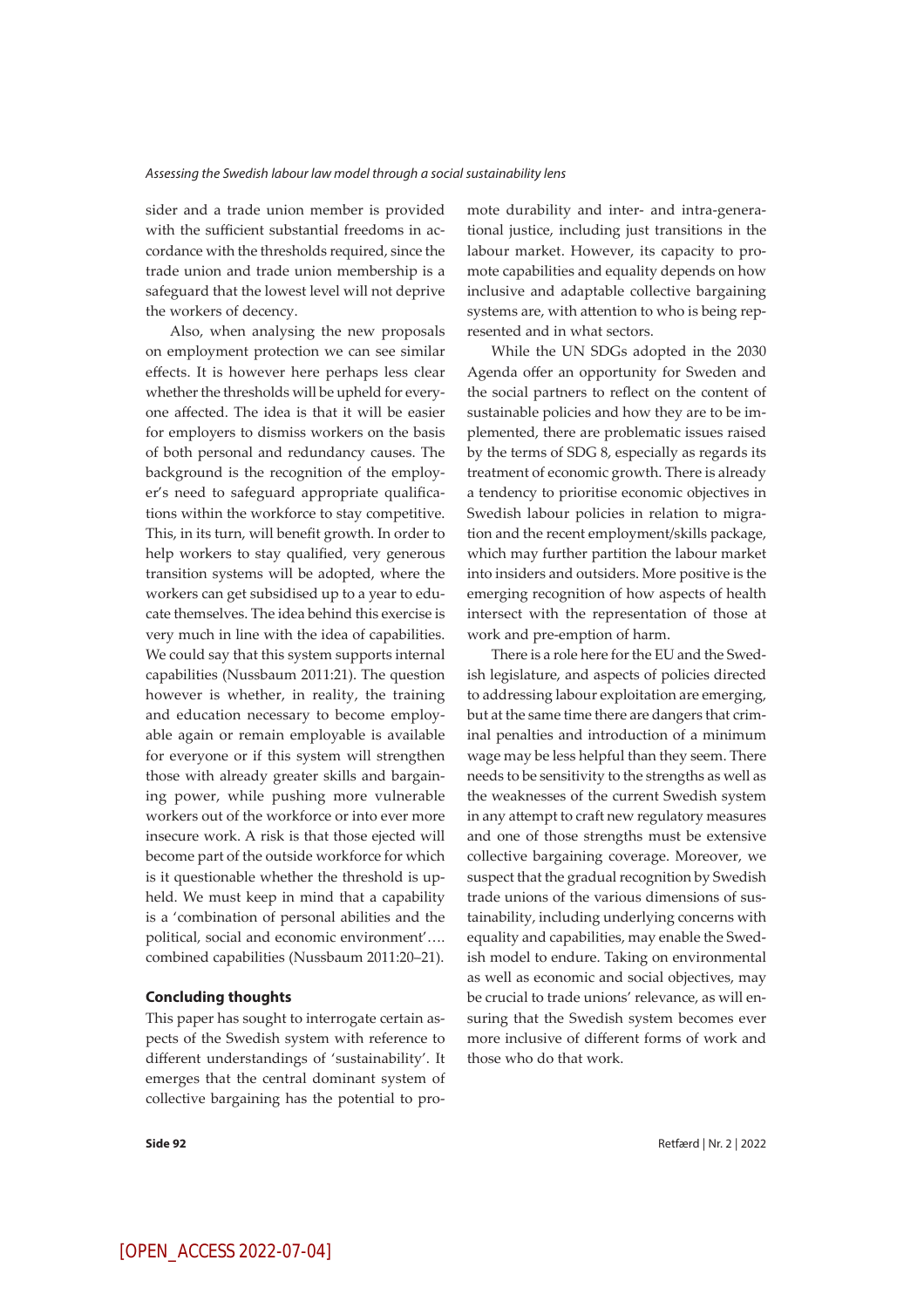#### **References**

ABBOTT, K. W. & BERNSTEIN, S. (2015) The High‐ level Political Forum on Sustainable Development: Orchestration by default and design. *Global Policy, 6(3)*: 222–233.

AD 2021 nr 42.

AD 2019 nr 16.

- 'AGREENMENT' PROJECT (2020) European Commission funded and available at: http://agreenment.adapt.it/.
- AHMADI, F., ZANDI, S., CETREZ, Ö. A. & AKHA-VAN, S. (2022) Job Satisfaction and Challenges of Working from Home during the COVID-19 Pandemic: A study in a Swedish academic setting. *Work: A Journal of Prevention, Assessment and Rehabilitation*, 71(2): 357–370.
- ANDERSSON, P. (2021) Krav och resurser i balans: Analys av arbetsmiljörättens nya regel mot stress, *Förvaltningsrättslig tidskrift*, 5: 831–854.
- ANDERSSON, P. (2019) *Lagom krav på arbetsmiljön*, Stockholm, Jure.
- ANDERSSON, P. & NOVITZ, T. (2021) Risk Assessment and Covid-19: Systems at work (or not) in England and Sweden. *Comparative Labour and Social Security Law Journal*, 2021(4): 66–79.
- ANDERSSON, P. & NOVITZ, T. (2022) *COVID-19 at Work: Exposing how risk is assessed and its consequences in England and Sweden*. University of Bristol Research Paper Series 01/22 https://www. bristol.ac.uk/law/research/legal-research-papers/, 1–30.
- ANDERSSON ÅKERBLOM. T. (2019) 14 polischefer: Hårdare straff löser inte gängkriminaliteten. *GP.se*, 21-10-2019.
- BIN, E., RUETTO, C., SUSILO, Y. & PERNESTÅL, A. (2021) The trade-off behaviours between virtual and physical activities during the first wave of the COVID-19 pandemic period. *European Transport Review* 13(14), forthcoming: https:// link.springer.com/content/pdf/10.1186/s 12544- 021-00473-7.pdf.
- BOGG, A. (2019) The Constitution of Capabilities: The Case of Freedom of Association. II LAN-GILLE, B (Ed.) *The Capability Approach to Labour Law*, 241–267. Oxford: Oxford University Press.
- BRUUN, N. (2017) The Old and New Foundations of Labour Law. IN AHLBERG, K. & BRUUN N. (Eds.) *The New Foundations of Labour Law*, 1–36. Frankfurt am Main, Peter Lang.
- BYGGMARKNADSKOMMISSIONEN (2022) Report: Från svart till vitt: vänd den osunda utvecklingen i byggbranschen. Byggmarknadskommissionen. https://www.byggmarknadskommissionen.se/.
- BYGGNADS OCH BYGGFÖRETAGEN (2021) Avsiktsförklaring, 31 oktober 2021. https://byggforetagen.se/app/uploads/2021/11/Avsiktsfo%C-C%88rklaring-Atgardskommission.pdf.
- CALMFORS, L., EK, S., KOLM, A-S., & SKEDINGER, P. (2019) *Kollektivavtal och lönebildning i en ny tid*, Stockholm, Dialogos.
- CASTILLA, L (2021) HRF: Reglerna måste ändras, *hotellrevyn. se* 17-02-2021 https://www.hotellrevyn.se/hrf-reglerna-maste-andras/.
- COMMISSION Communication, Europe 2020: A strategy for smart, sustainable and inclusive growth COM(2010) 2020 final 3.3.10.
- COMMISSION Communication, A strong social Europe for Just Transitions, COM(2020) 14 final 14.1.20.
- COMMISSION Communication, The European Green Deal COM(2019)640 final.
- COMMISSION Proposal for a Directive of the European Parliament and of the Council on adequate minimum wages in the European Union COM(2020) 682 final, 28.10.20.
- COMMISSION Proposal for a Directive of the European Parliament and of the Council on improving working conditions in platform work COM(2021) 762 final, 9.12.20.
- DEAKIN, S. (2005) Social Rights in a Globalized Economy. IN PHILIP ALSTON (ed.) *Labour Rights as Human Rights*, 25–60. Oxford: OUP.
- ETUI, Workplace representation, Sweden, Worker-participation.eu.
- https://www.worker-participation.eu/National-Industrial-Relations/Countries/Sweden/Workplace-Representation, last visited 2022.04.06.
- EU (2017) Interinstitutional Proclamation on the European Pillar of Social Rights 2017/C 428/09, 13.12.2017.
- EUROPEAN AGENCY FOR SAFETY AND HEALTH, webpage: Healthy Workplaces Stop the Pandemic, Healthy Workplaces Stop the Pandemic | Safety and health at work EU-OSHA (europa.eu), Last visited 2022-04-06.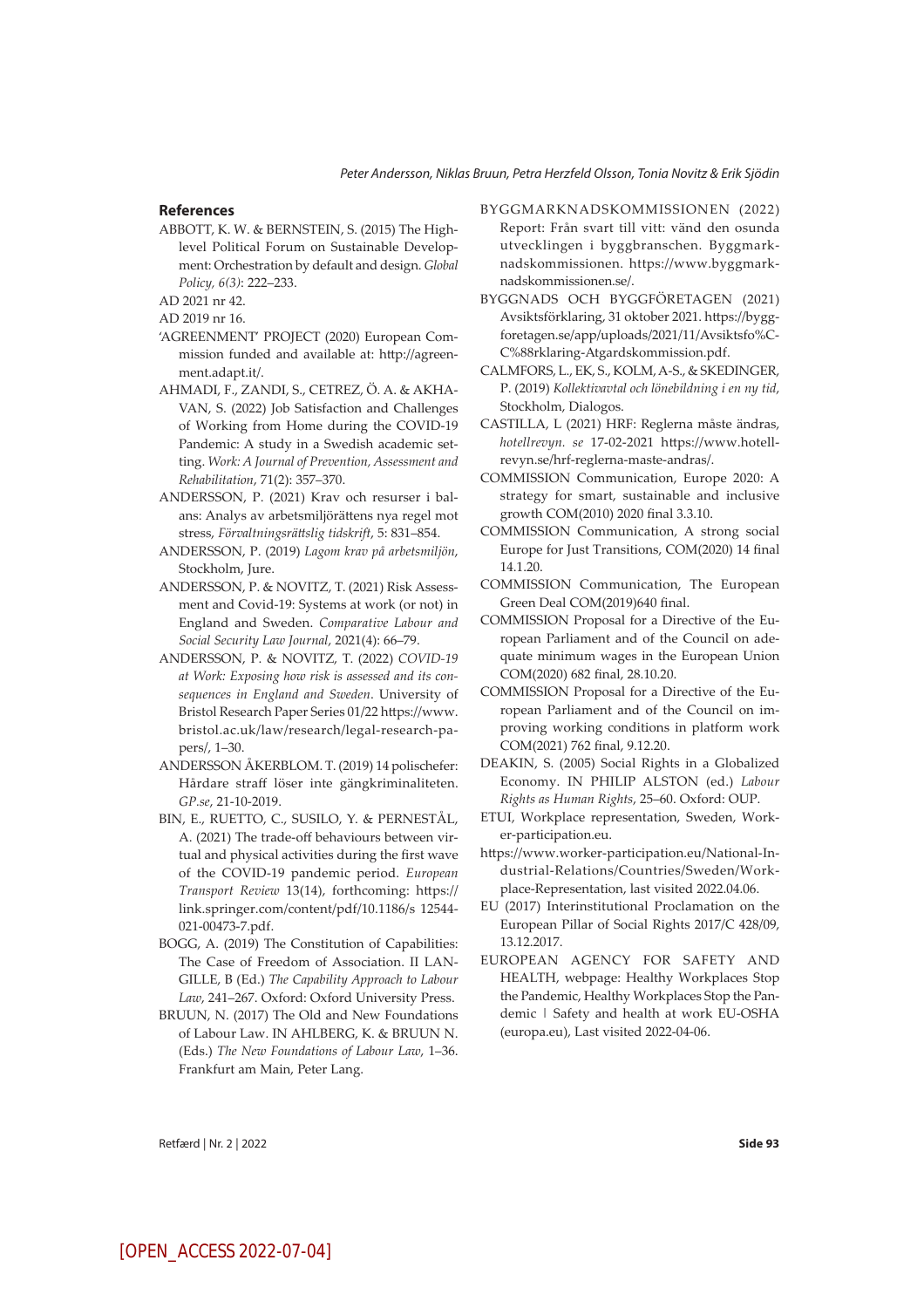#### *Assessing the Swedish labour law model through a social sustainability lens*

- EUROPEAN SOCIAL PILLAR ACTION PLAN (2021) available at: https://op.europa.eu/webpub/ empl/european-pillar-of-social-rights/downloads/KE0921008ENN.pdf.
- FRISK, M. (2021) Arbetskraftsinvandring: Det här vill partierna efter moderaternas vändning, *arbetet.se*, 28-10-2021.
- GOVERNMENT BILL 2021/22:176 Flexibilitet, trygghet och omställningsförmåga på arbetsmarknaden.
- GOVERNMENT BILL 2020/21:191 Ändrade regler i utlänningslagen.
- GOVERNMENT OFFICES OF SWEDEN, (2021a), *Voluntary National Review 2021, Sweden, Report on the implementation of the 2030 Agenda for Sustainable Development*.
- GRIEßLER, E. & LITTIG, B. (2005) Social Sustainability: A catchword between political pragmatism and social theory. *International Journal of Sustainable Development*, 8(1-2):65–79.
- GUTIERREZ, J. E. (2020) Labour and Environmental Sustainability: Summary of Literature Reviews, 1 http://agreenment.adapt.it/wp-content/ uploads/2020/11/comparative\_report\_agreenment\_final.pdf.
- HABERMAS, J. (1996) *Between Facts and Norms: Contributions to a Discourse Theory of Law and Democracy*, trans. Rehg, W. Cambridge: MIT.
- HELLBERG, P. & KJELLSTRÖM, C. (2020). *Collective Agreements and Minimum Wages – A report from the Swedish Mediation Office*. Medlingsinstitutet.
- HERZFELD OLSSON, P. (2018) Towards protection of Vulnerable Labour Migrants in Sweden: The Case of the Thai Berry Pickers. IN RIJKEN, C. & DE LANG, T (Eds.) *Towards a Decent Labour Market for Low Waged Migrant Workers*. 149–167, Amsterdam, Amsterdam University Press.
- HERZFELD OLSSON, P. (2019a) Något om betydelsen av anställningsvillkor i utlänningslagens mening. IN INGEMANSSON, S., UL-ANDER-WÄNMAN, C. & MANNELQVIST, R. (Eds.) *Rätten, välfärden och arbetsmarknaden: festskrift till Örjan Edström*, 149–164, Umeå, Umeå universitet.
- HERZFELD OLSSON, P. (2019b). *Equal Treatment of Highly Qualified Labour Migrants*, Working Paper 2019:14, Uppsala, IFAU.
- HERZFELD OLSSON, P., AHLBERG, K., BRUUN, N. & SJÖDIN, E. (2020) Aktuella utmaningar för svensk arbetsrätt. *Juridisk Tidskrift*, 2019–20(3): 619–623.
- HERZFELD OLSSON, P. (2020a) Konsten att inkludera arbetskraftsmigranter i den svenska arbetsrättsliga modellen. *Juridisk Tidskrift*, 2019– 2020(3): 638–670.
- HERZFELD OLSSON, P. (2020b) The Role of Effective Enforcement in International Law on Labour Migration, *International Organizations Law Review*, 20(1): 206–232.
- HERZFELD OLSSON, P. & JOHANSSON, C. (2020) Introduction of the Special Issue on the Role of the Social Partners in the Welfare State, *International Journal of Comparative Labour Law and Industrial Relations* 36(3): 271–280.
- HERZFELD OLSSON, P. (2022) To encourage or not to encourage state intervention, that is the question or How to prevent increasing inequality on the Swedish labour market? IN PALI, B. & GEA, F. (Eds) *The future of Labour law*. (Larcier/ Bruylant) …forthcoming.
- HÖGSTA DOMSTOLEN dom 15 februari 2022 i mål B 1770-21.
- ILO (2015) Guidelines for a just transition towards environmentally sustainable economies and societies for all. Geneva: ILO.
- ILO (2019a) International Labour Office, *Time to Act for SDG 8, Integrating Decent Work, Sustained Growth and Environmental Integrity*.
- ILO (2019b) Global Commission on the Future of Work (Global Commission), *Work for a Brighter Future*, Geneva: ILO. available at: www.ilo.org/ global/publications/books/WCMS\_662410/lang- -en/index.htm.
- ILO (2019c) Centenary Declaration for the Future of Work.
- ILO (2019d) Resolution on the ILO Centenary Declaration for the Future of Work, 21 June 2019, available at: www.ilo.org/wcmsp5/groups/public/---ed\_norm/---relconf/documents/meetingdocument/wcms\_711659.pdf.
- ILO WESO (2021) World Employment and Social Outlook (WESO) Report, The Role of Digital Labour Platforms in Transforming the World of Work (Geneva: ILO, 2021), available at: https:// www.ilo.org/global/research/global-reports/ weso/2021/WCMS\_771749/–ng--en/index.htm.

**Side 94** Retfærd | Nr. 2 | 2022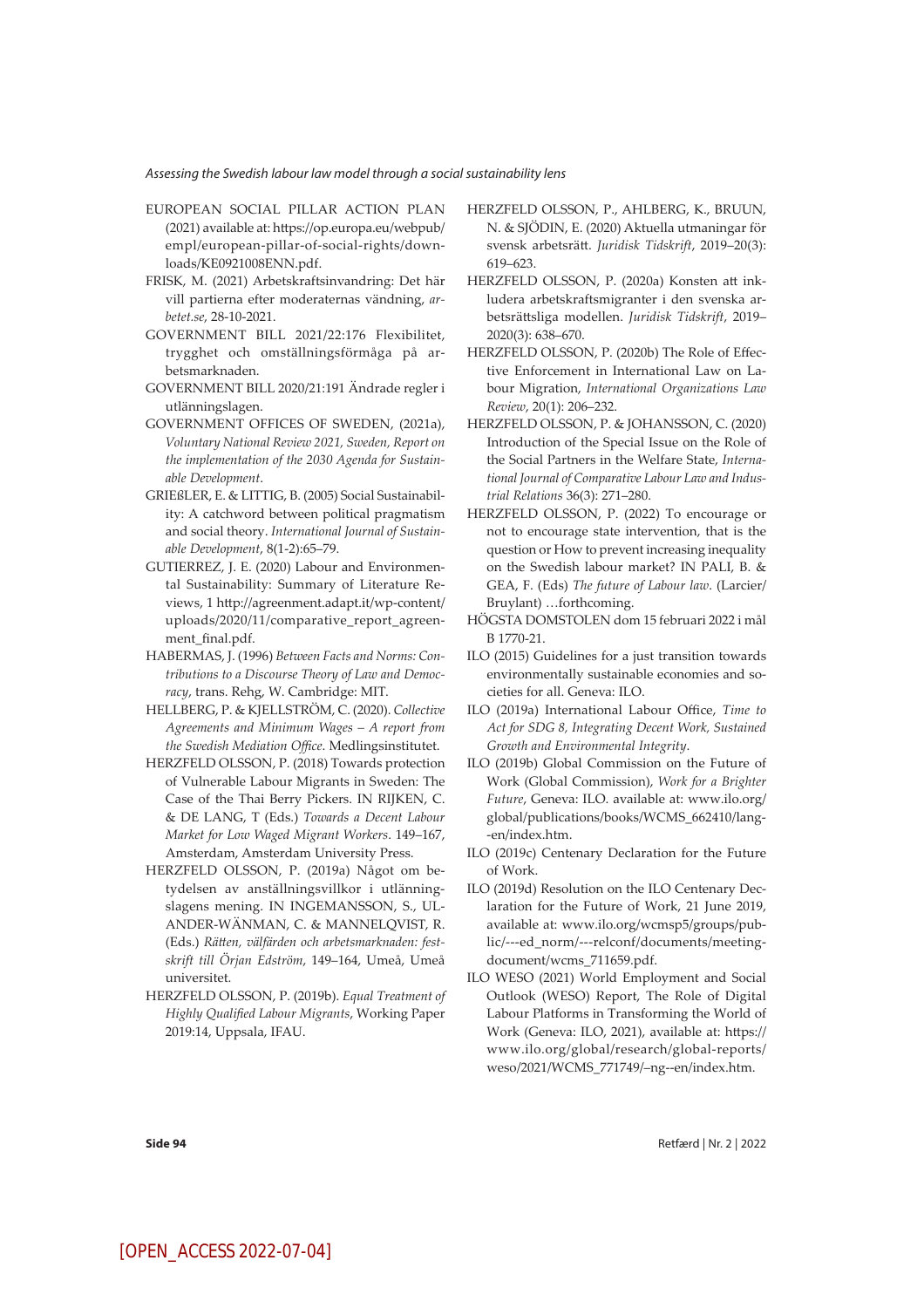- ILO (2021) Proposals for including safe and healthy working conditions in the ILO's framework of fundamental principles and rights at work' considered by the ILO Governing Body 343rd Session, Geneva, November 2021 available at: https://www.ilo.org/gb/GBSessions/GB343/ins/ WCMS\_823038/lang--en/index.htm.
- ILO, ILOSTAT https://ilostat.ilo.org/topics/sdg/#:~: text=%20As%20custodian%20for%2014%20 SDG%20indicators%2C%20the,producing%20 high-quality%20data%20on%20SDG%20labour...%20More%20. *last visited 2022-04-06.*
- JAUMOTTE, F. & OSORIO BUITRON, C. (2015) *Inequality and Labor Market Institutions*, International Monetary Fund (IMF) Staff Discussion Note (IMF, 2015).
- JOHANSSON, C. (2020) Occupational pensions and Unemployment benefits in Sweden. *International Journal of Comparative Labour Law and Industrial Relations*, 36(3): 339–366.
- JULÉN VOTINIUS, J. (2020) Collective Bargaining for working parents in Sweden and its interaction with the statutory benefit system. *International Journal of Comparative Labour Law and Industrial Relations* 36(3): 367–386.
- KJELLBERG, A. (2020) Den svenska modellen i en oviss tid, FACK, ARBETSGIVARE OCH KOLL-EKTIVAVTAL PÅ EN FÖRÄNDERLIG AR-BETSMARKNAD, Statistik och analyser: facklig medlemsutveckling, organisationsgrad och kollektivavtalstäckning 2000-2029.
- KJELLBERG, A. (2021) *Den svenska modellen 2020: pandemi och nytt huvudavtal*, Stockholm, Arena Idé.
- KJELLBERG, A. (2022) *Den svenska modellen i en föränderlig värld*, Stockholm, Arena Idé.
- LO, TCO, Saco, *Agenda 2030, LOs, TCO:s och Sacos bidrag till att uppnå de globala hållbarhetsmålen i Sverige och internationellt*: https://www.unionen. se/sites/default/files/files/LO\_TCO\_Saco%20 Agenda%202030-policy.pdf.
- MAGGIO, G. F. (1996) Inter/intra-generational equity: current applications under international law for promoting the sustainable development of natural resources. *Buff. Envtl. LJ*, 4:161–223.
- MALMBERG, J. (2010) *Vad handlar arbetsrättslig reglering om? En essä om arbetsrättens uppgifte*r. Working paper 2010:9, Uppsala Faculty of Law.
- MATTIOLI, G. (2013) Car dependence, sustainability and the transport policy stalemate: the potential trade-offs between intra-and inter-generational equity. *The International Journal of Sustainability Policy and Practice*, 8(1): 45–57.
- MEDLINGSINSTITUTET (2021) *Avtalsrörelsen och lönebildningen 2020, Medlingsinstitutets årsrapport*. Medlingsinstitutet.
- MEDLINGSINSTITUTET (2022) Avtalsrörelsen och lönebildningen 2021, Medlingsinstitutets årsrapport, Medlingsinstitutet.
- NEERGAARD, A. & WOOLFSON, C. (2017) Trade unions and migrant workers – Sweden. IN Marino, S. Roosblad, J. & Penninx, R.(Eds.) *Trade Unions and Migrant Workers – New Contexts and Challenges in Europe*, 200–223. Cheltenham: Edward Elgar.
- NOVITZ, T. (2015) The Paradigm of Sustainability in a European Social Context: Collective Participation in Protection of Future Interests? *International Journal of Comparative Labour Law and Industrial Relations*, 31: 243–262.
- NOVITZ, T. (2019) Supply Chains and Temporary Migrant Labour: The Relevance of Trade and Sustainability Frameworks? In *Re-Imagining Labour Law for Development: Informal Work in the Global North and South*, ed. Diamond Ashiagbor, 191–211. Oxford: Hart.
- NUSSBAUM, M. & SEN A. (Eds.) (2002) *The Quality of Life*, 2nd ed. Oxford: Clarendon Press.
- NUSSBAUM, M. (2011) *Creating Capabilities: The Human Development Approach*. Cambridge, Harvard UP.
- NUSSBAUM, M. (2019) Labour Law and the Capabilities Approach, IN LANGILLE, B. (Ed.) *The Capability Approach to Labour Law*, 62–81. Oxford: Oxford University Press.
- PIERACCINI, M. & NOVITZ, T. (2020) Agenda 2030 and the Sustainable Development Goals: 'Responsive, Inclusive, Participatory and Representative Decision-Making'? IN Pieraccini, M. & Novitz, T. (Ed.) *Legal Perspectives on Sustainability*, 39–66. Bristol: Bristol University Press.
- PURVIS, B., MAO, Y. & ROBINSON, D. (2019) Three Pillars of Sustainability: In search of conceptual origins. *Sustainability Science*, 14(3): 681–695.
- SECK, S. (2018) Transnational Labour Law and the Environment: Beyond the bounded autonomous worker. *Canadian Journal of Law and Society*, 33(2): 137–157.